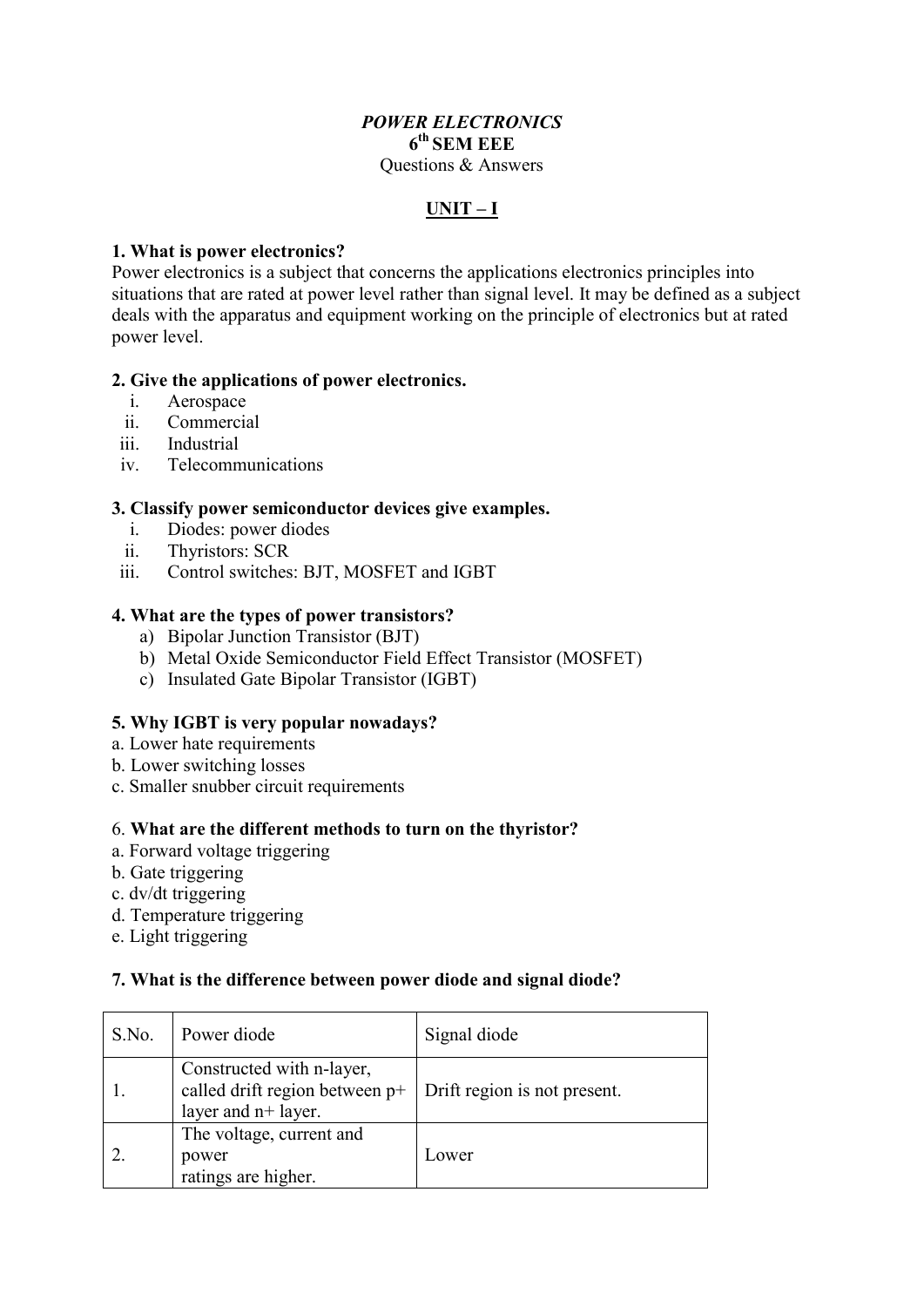|  | Power diodes operate at high<br>speeds. | Operates at higher switching speed. |
|--|-----------------------------------------|-------------------------------------|
|--|-----------------------------------------|-------------------------------------|

# **8. IGBT is a voltage-controlled device. Why?**

Because the controlling parameter is gate-emitter voltage.

#### **9. Power MOSFET is a voltage-controlled device. Why?**

Because the output (drain) current can be controlled by gate-source voltage.

#### **10. Power BJT is a current controlled device. Why?**

Because the output (collector) current can be controlled by base current.

#### **11. What is the relation between α and β?**

 $\beta = \alpha/1 - \alpha$  or  $\alpha = \beta/1 + \beta$ 

#### **12. What are the different types of power MOSFET?**

a. N-channel MOSFET

b. P-channel MOSFET

#### **13. How can a thyristor turned off?**

A thyristor can be turned off by making the current flowing through it to a level below the holding current.

#### **14. Define latching current.**

The latching current is defined as the minimum value of anode current which it must attain during turn on process to maintain conduction when gate signal is removed.

#### **15. Define holding current.**

The holding current is defined as the minimum value of anode current below which it must fall to for turning off the thyristor.

#### **16. What is a snubber circuit?**

It consists of a series combination of a resistor and a capacitor in parallel with the thyristors. It is mainly used for dv / dt protection.

#### **17. What losses occur in a thyristor during working conditions?**

- a. Forward conduction losses
- b. Loss due to leakage current during forward and reverse blocking.
- c. Switching losses at turn-on and turn-off.
- d. Gate triggering loss.

#### **18. Define hard-driving or over-driving.**

When gate current is several times higher than the minimum gate current required, a thyristor is said to be hard-fired or over-driven. Hard-firing of a thyristor reduces its turn-on time and enhances its di/dt capability.

#### **19. Define circuit turn off time.**

It is defined as the time during which a reverse voltage is applied across the thyristor during its commutation process.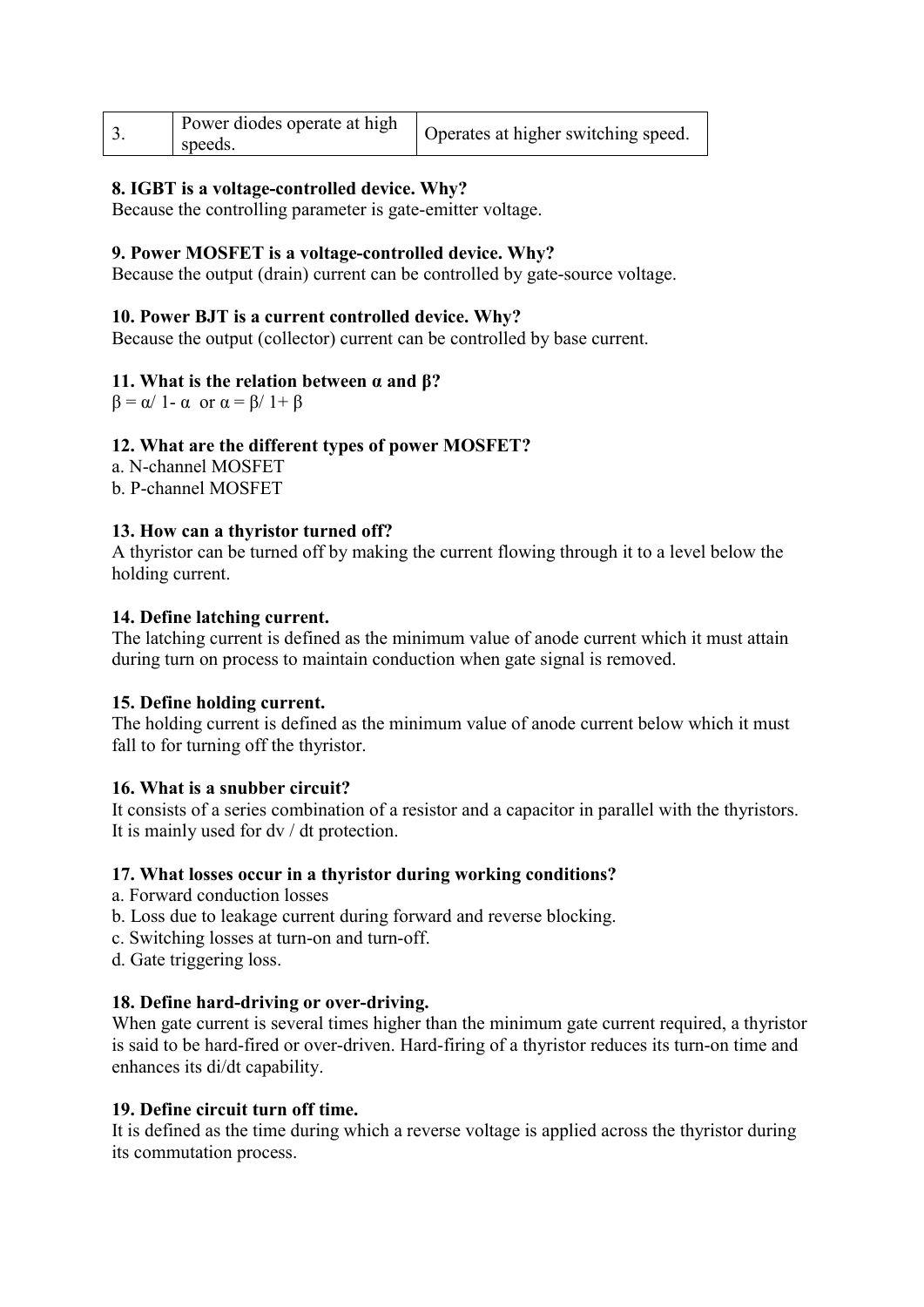# **20. Why circuit turn off time should be greater than the thyristor turn-off time?**

Circuit turn off time should be greater than the thyristor turn-off time for reliable turn-off, otherwise the device may turn-on at an undesired instant, a process called commutation failure.

# **21. What is meant by commutation?**

It is the process of changing the direction of current flow in a particular path of the circuit. This process is used in thyristors for turning it off.

# **22. What are the types of commutation?**

- a. Natural commutation
- b. Forced commutation

# **23. What is the turn-off time for converter grade SCRs and inverter grade SCRs?**

Turn-off time for converter grade  $SCRs$  is  $50 - 100$  ms turn-off time for converter grade SCRs and inverter grade SCRs and for inverter grade SCRs is 3 – 50 ms.

# **24. What are the advantages of GTO over SCR?**

- i. Elimination of commutation of commutating components in forced commutation, resulting in reduction in cost, weight and volume.
- ii. Reduction in acoustic noise and electromagnetic noise due to elimination of commutation chokes.
- iii. Faster turn-off, permitting high switching frequencies. Improved efficiency of the converters.

# **25. Write down the applications of IGBT?**

They are widely used for medium power applications.

- a) AC and DC motor drives
- b) UPS systems
- c) Power supplies
- d) Relays and Contactors

#### **26.Compare Power MOSFET with BJT.**

| Power MOSFET                                             | BJT                                        |
|----------------------------------------------------------|--------------------------------------------|
| 1. Lower Switching loss                                  | Higher switching loss                      |
| 2. high on state resistance so<br>more conduction losses | lower conduction losses                    |
| 3. Voltage controlled device                             | Current controlled device                  |
| 4. It has positive temperature<br>coefficient            | It has negative temperature<br>coefficient |

# **27.Why IGBT is very popular now a days?**

- i. Lower gate drive requirement
- ii. Lower switching losses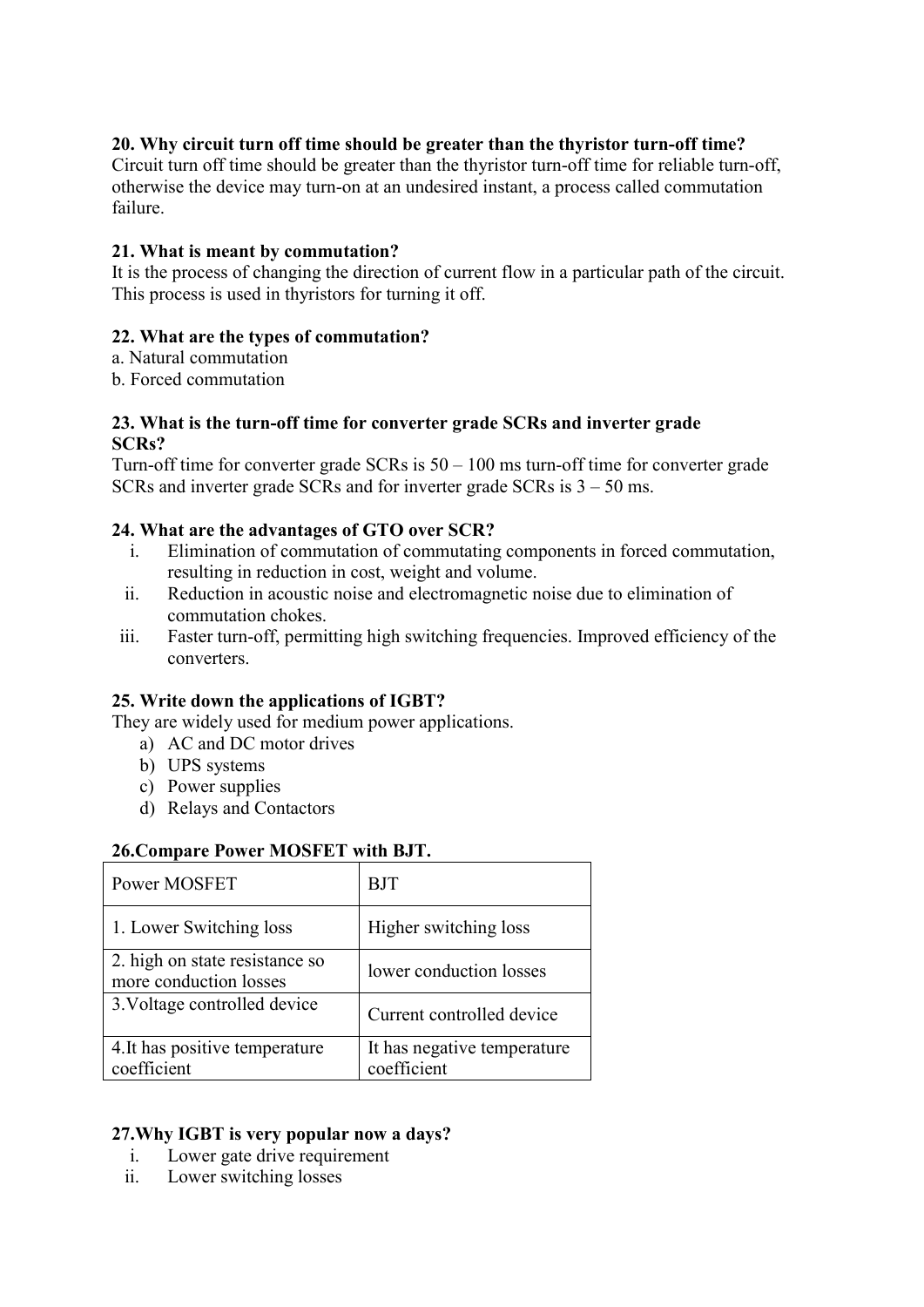iii. Smaller snubber circuit requirements

# **28.What are the different methods to turn on the thyristor?**

Forward voltage triggering, Gate triggering, dv/dt triggering, temperature triggering & light triggering

# **29. Define forward breakover voltage .**

When anode is positive w.r.to cathode with gate current open, the junction J1  $\&$  J3 are forward biased but J2 is reverse biased. When the forward voltage is increased junction J2 will have an avalanche breakdown at a voltage. This voltage is called forward breakover voltage.

# **30. Define reverse breakover voltage .**

When cathode is positive w.r.to anode with gate current open, the junction J1  $\&$  J3 are reverse biased but J2 is forward biased. When the reverse voltage is increased junctions J1 & J3 will have an avalanche breakdown at a voltage. This voltage is called as critical breakdown voltage Vbr.

# **31.IGBT is a voltage controlled device. Why?**

IGBT is a voltage controlled device because the controlling parameter is gate emitter voltage **VGE** 

# **32.Power MOSFET is a voltage controlled device. Why?**

Power MOSFET is a voltage controlled device because the output current can controlled by gate source voltage VGS.

# **16 MARK QUESTIONS:**

1. Explain special features of thyristor, triac and GTO. Draw relevant diagrams.

2. Explain the constructions and switches charactertics of power MOSFETs.

3. Discuss the circuit arrangements that are necessary for proper operation of parallelconnected thyristors.

4. Explain the various types of triggering methods of SCR.

5. What are the problems in series and parallel operation of SCRs?. How they are overcome.

**6.** Compare SCRs with power transistors and mention their fields of applications.

7. Draw the V-I charactertics of an SCR and explain its shape. How do these charactertics change with gate current variation?

8. Discuss the turn-on and turn-off charactertics of GTO and how it can be turned on and off.

9. Explain with neat diagrams, the four modes of operation of a triac.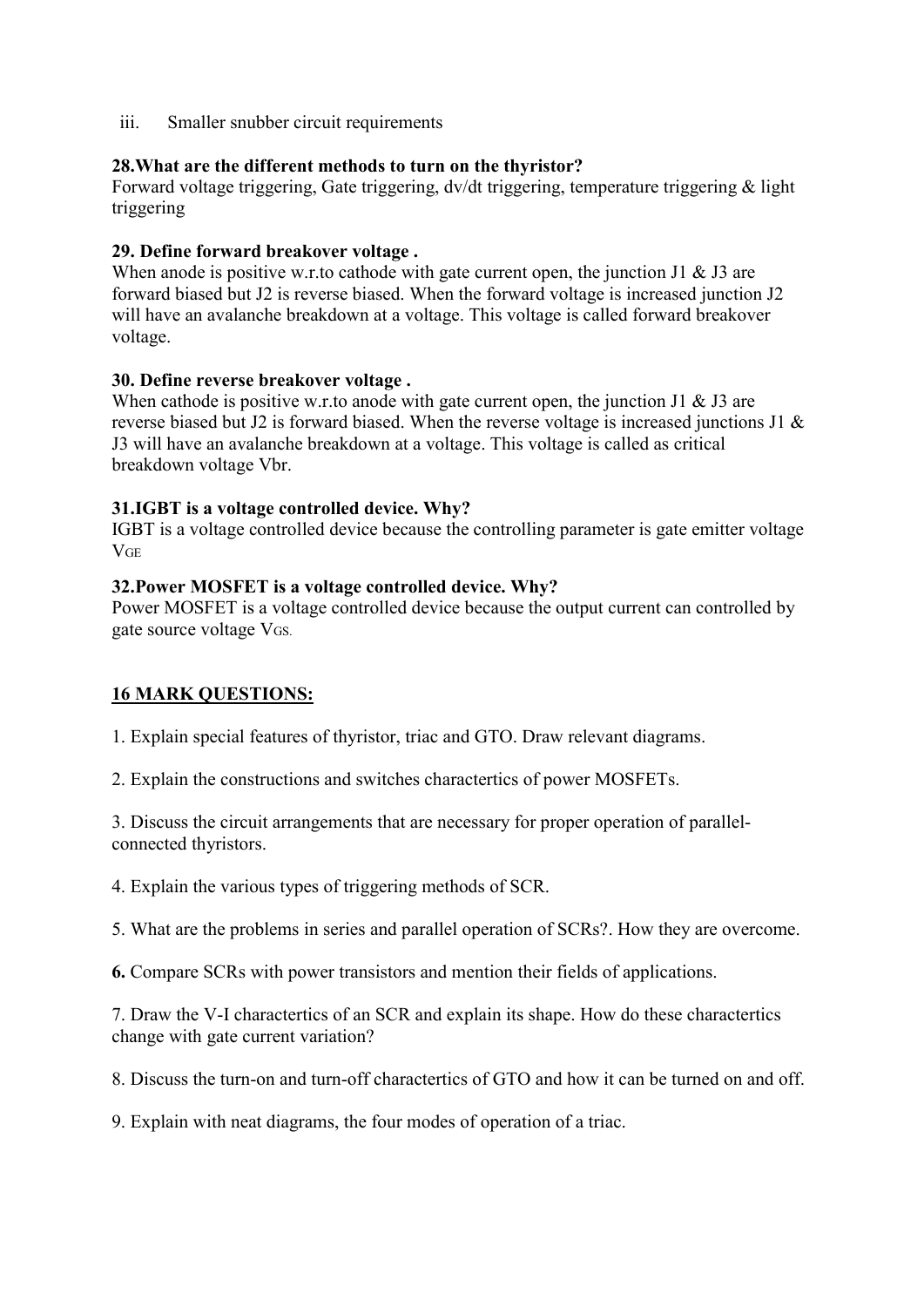10. Explain the dynamic charactertics of a thyristor during turn-off. What type of protection is needed for a thyristor**?** 

# **UNIT – II – PHASE CONTRLLED CONVERTERS**

# **1. What is meant by phase controlled rectifier?**

It converts fixed ac voltage into variable dc voltage.

# 2. **Mention some of the applications of controlled rectifier**.

- i. Steel rolling mills, printing press, textile mills and paper mills employing dc motor drives.
- ii. DC traction
- iii. Electro chemical and electro-metallurgical process
- iv. Portable hand tool drives
- v. Magnet power supplies
- vi. HVDC

# **3. What is the function of freewheeling diodes in controlled rectifier?**

It serves two process.

- l. It prevents the output voltage from becoming negative.
- 2. The load current is transferred from the main thyristors to the freewheeling diode, thereby allowing all of its thyristors to regain their blocking states.

# **4. What are the advantages of freewheeling diodes in a controlled in a controlled rectifier?**

a. Input power factor is improved.

b. Load current waveform is improved and thus the load performance is better.

# **5. What is meant by delay angle?**

The delay angle is defined as the angle between the zero crossing of the input voltage and the instant the thyristor is fired.

# **6. What are the advantages of single phase bridge converter over single phase mid-point converter?**

a. SCRs are subjected to a peak-inverse voltage of 2Vm in a fully controlled bridge rectifier. Hence for same voltage and current ratings of SCRs, power handled by mid-point configuration is about 2 times.

b. In mid-point converter, each secondary winding should be able to supply the load power. As such, the transformer rating in mid-point converter is double the load rating.

# **7. What is commutation angle or overlap angle?**

The commutation period when outgoing and incoming thyristors are conducting is known as overlap period. The angular period, when both devices share conduction is known as the commutation angle or overlap angle.

#### **8. What are the different methods of firing circuits for line commutated converter?**

a.UJT firing circuit.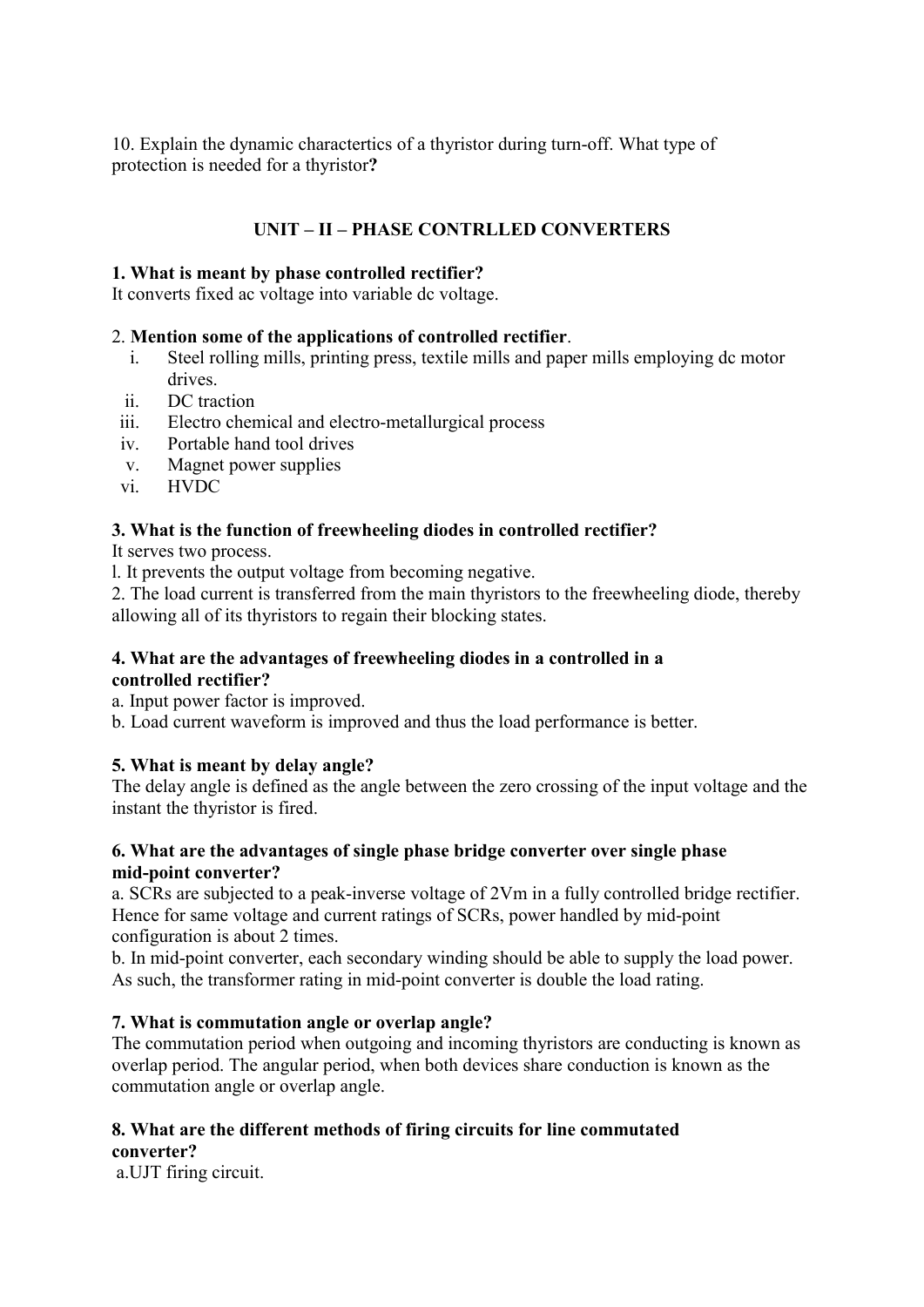- b. The cosine wave crossing pulse timing control.
- c. Digital firing schemes.

# **9. Give an expression for average voltage of single-phase semiconverters.**

Average output voltage  $V_{dc} = (V_m / \pi) (1 + \cos \alpha)$ .

# **10. What is meant by input power factor in controlled rectifier?**

The input power factor is defined as the ratio of the total mean input power to the total RMS input volt-amperes.

 $\overrightarrow{PF}$  = ( V<sub>1</sub> I<sub>1</sub> cos φ<sub>1</sub>) / ( V<sub>rms</sub> I<sub>rms</sub>)

where V<sub>1</sub> = phase voltage, I<sub>1</sub> = fundamental component of the supply current,  $\varphi_1$  = input displacement angle, I<sub>rms</sub> = supply rms current.

#### **11. What are the advantages of six-pulse converter?**

- a. Commutation is made simple.
- b. Distortion on the ac side is reduced due to the reduction in lower order harmonics.

c.Inductance reduced in series is considerably reduced.

# **12. What does ac voltage controller mean?**

It is device, which converts fixed alternating voltage into a variable voltage without change in frequency.

# **13. What are the applications of ac voltage controllers?**

- a. Domestic and industrial heating
- b. Lighting control
- c. Speed control of single phase and three phase ac motors
- d. Transformer tap changing

#### **14. What are the advantages of ac voltage controllers?**

- a. High efficiency
- b. Flexibility in control
- c. Less maintenance

#### **15. What are the disadvantages of ac voltage controllers?**

The main draw back is the introduction of harmonics in the supply current and the load voltage waveforms particularly at low output voltages.

#### **16. What are the two methods of control in ac voltage controllers**?

a. ON-OFF control b. Phase control

# **17. What is the advantage of ON-OFF control?**

Due to zero-voltage and zero current switching of thyristors, the harmonics generated by the switching action are reduced.

#### **18. What is the difference between ON-OFF control and phase control?**

ON-OFF control: In this method, the thyristors are employed as switches to connect the load circuit to the source for a few cycles of the load voltage and disconnect it for another few cycles. Phase control: In this method, thyristor switches connect the load to the ac source for a portion of each half cycle of input voltage.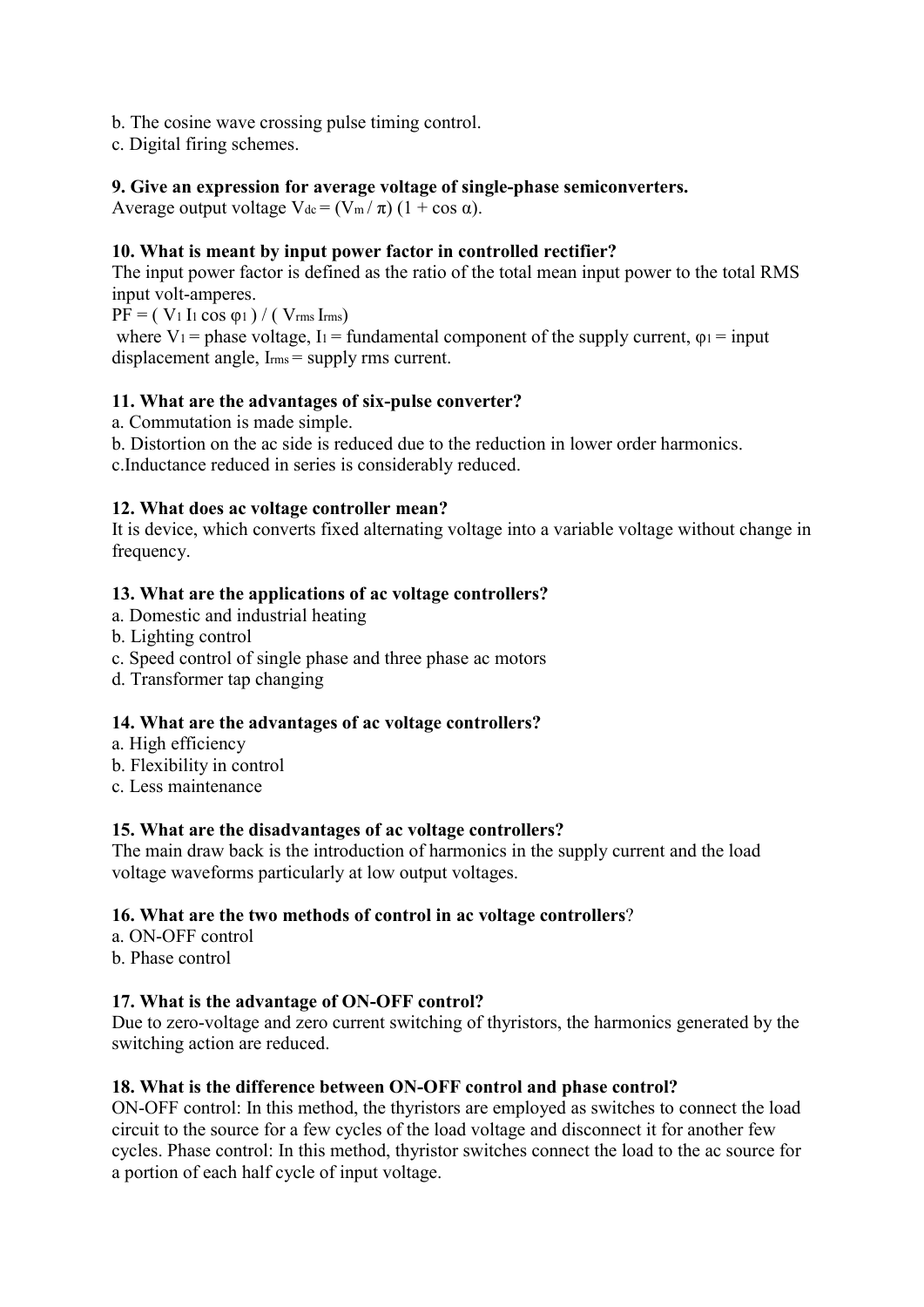# **19**. **What is the disadvantage of ON-OFF control?**

This type of control is applicable in systems that have high mechanical inertia and high thermal time constant.

# **20. What is the duty cycle in ON-OFF control method?**

Duty cycle  $K = n/(n + m)$ , where  $n = no$ . of ON cycles,  $m = no$ . of OFF cycles.

## **21. What is meant by unidirectional or half-wave ac voltage controller?**

Here the power flow is controlled only during the positive half-cycle of the input voltage.

# **22. What are the disadvantages of unidirectional or half-wave ac voltage controller?**

a. Due to the presence of diode on the circuit, the control range is limited and the effective RMS output voltage can be varied between 70% to 100%.

b. The input current and output voltage are asymmetrical and contain a dc component. If there is an input transformer, saturation problem will occur c. It is only used for low power resistive load.

# **23. What is meant by bidirectional or half-wave ac voltage controller?**

Here the power flow is controlled during both cycles of the input voltage

# **24**. **What is the control range of firing angle in ac voltage controller with RL load**?

The control range is  $\leq$  < 180, where = load power factor angle

# **25. What type of gating signal is used in single phase ac voltage controller with RL load?**

High frequency carrier gating signal is used for single phase ac voltage controller with RL load.

# **26. What are the disadvantages of continuous gating signal?**

a. More heating of the SCR gate.

b. Increases the size of pulse transformer.

# **27. What is meant by high frequency carrier gating?**

Thyristor is turned on by using a train of pulses from to . This type of signal is called as high frequency carrier gating.

# **28. Define Displacement Factor.**

The input displacement factor is defined as the cosine of the input displacement angle.

# **29. Define voltage ripple factor.**

It is defined as the ratio of the net harmonic content of the output voltage to the average output voltage.

#### **30. What is mean by uncontrolled rectifier?**

The uncontrolled rectifier uses only diodes and it converts fixed ac voltage into fixed dc voltage.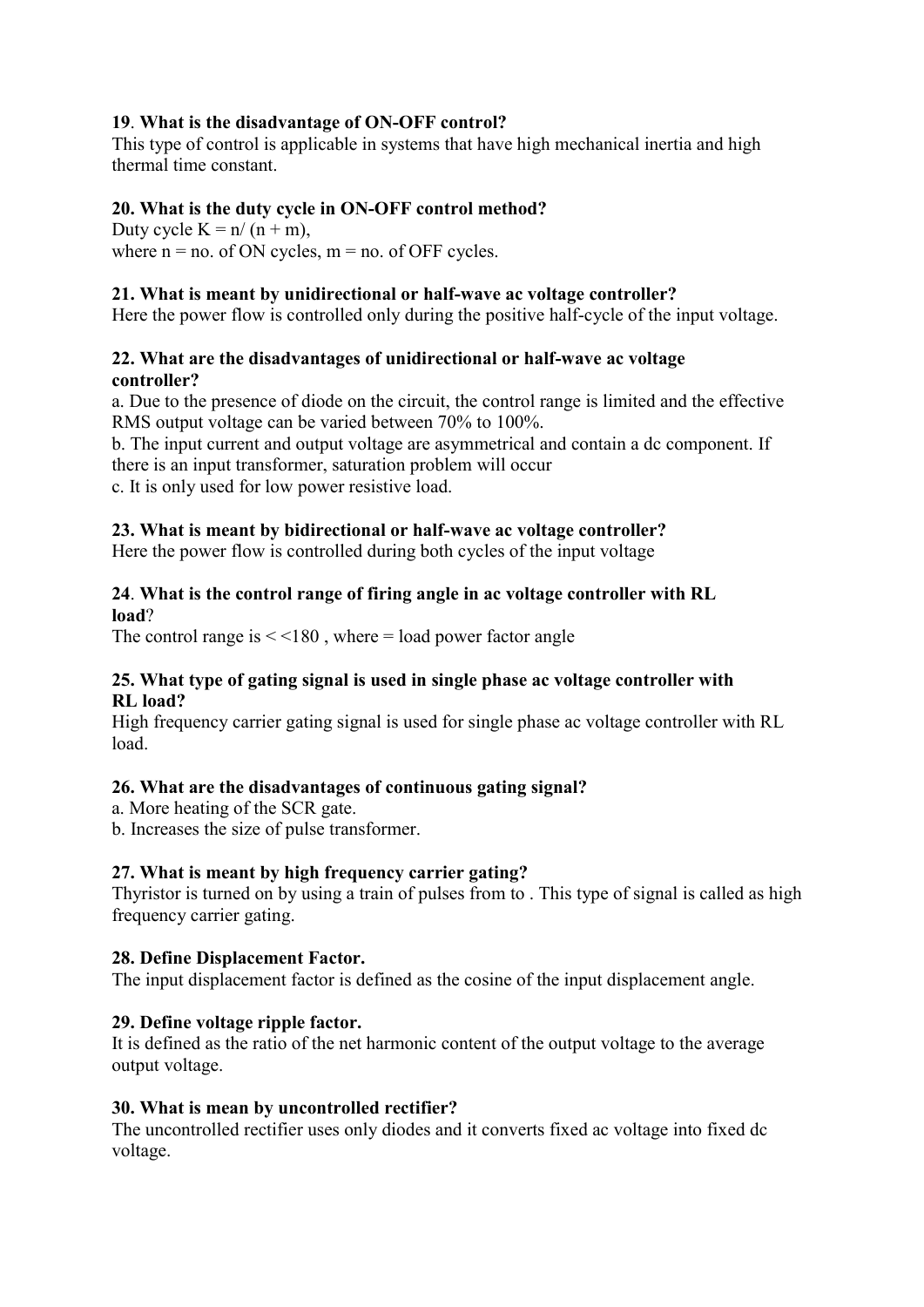# **31. How to classify rectifier circuits.**

(i) Uncontrolled rectifier

(ii) Controlled rectifier

# **32. What is mean by full converter?**

A fully controlled converter uses thyristors only and there is a wider control over the level of dc output voltage. It is also known as two quadrant converter.

# **33.What are the performance factors of line commutated converters?**

Input displacement angle , input power factor, DC voltage ratio, Input harmonic factor, Voltage & current ripple factor.

# **34.What are the two configuration of single phase 2 pulse controlled rectifier?**

i) Mid point converter ii) Bridge Converter

# **35.What is meant by 2 pulse converter?**

Two pulse converter is defined as two triggering pulses or two sets of triggering pulses are to be generated during every cycle of the supply to trigger the various SCRs.

# **36.What is meant by rectification mode in single phase fully controlled converter?**

In single phase full converter < 900 the voltage at the dc terminal is positive. Therefore, power flows from source to load & the converter operates as a rectifier. Source voltage is Vs & Current is positive. This is known as rectification mode.

# **37.What is meant by inversion mode?**

In single phase full converter  $> 90$  the voltage at the dc terminal is negative. Therefore, power flows from load to source & the converter operates as line commutated inverter. Source voltage Vs is negative & Current is positive. This is known as inversion mode or synchronous mode.

# **38.What are the different types of controlled rectifier?**

According to input supply – Single phase controlled rectifier & Three phase controlled rectifier

According to Quadrant operation – semiconverter , full converter, dual converter According to no. pulses / cycle – one pulse, two pulse, three pulse, Six pulse & twelve pulse converter.

# **39.What are the difference between half controlled & fully controlled bridge rectifier?**

Half Controlled Bridge Rectifier 1.Power circuit consists of mixture of diodes & SCRs 2.It is one quadrant Converter 3.The Dc output voltage has limited control level. 4.Input power factor is more. Full Controlled Bridge Rectifier 1.Power circuit consists of SCRs only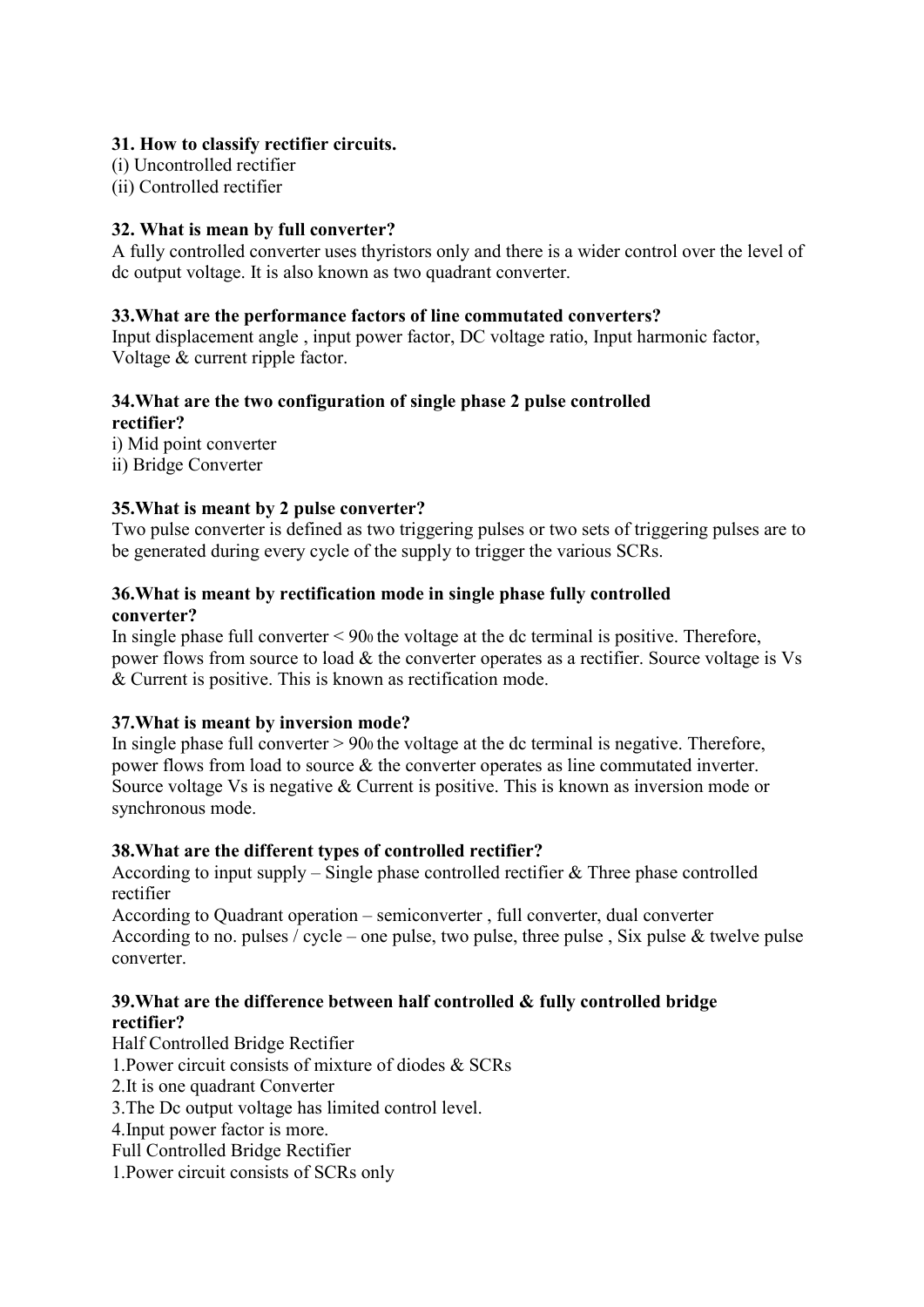2.It is 2 quadrant Converter

3.The Dc output voltage has wider control level.

4.Input power factor is less.

# **40.What is meant continuous current operation of thyristor converter?**

When a free wheeling diode is connected across the output, load current continuous flow through the load. Whenever the load voltage tends to go to negative, free wheeling diode starts conduct. As a result load current is transferred from SCR to freewheeling diode. This is called continuous current operation as thyristor converter.

# **41. What is meant by sequence control of ac voltage regulators?**

It means that the stages of voltage controllers in parallel triggered in a proper sequence one after the other so as to obtain a variable output with low harmonic content.

# **42. What are the advantages of sequence control of ac voltage regulators?**

- a. System power factor is improved.
- b. Harmonics are reduced in the source current and the load voltage.

# **12 MARK QUESTIONS:**

**1**. Describe the working of single-phase fully controlled bridge converter in the rectifying mode and inversion mode. Also sketch the following waveforms for delay angle load voltage, load current and thyristor voltage.

**2**. Explain the operation of 3phase, 6pulse bridge converter with resistive load. Draw the output voltage, voltage across T1 and current waveform of T2 for  $= 0$ . list the firing sequence of SCR.

**3.** Explain the method of phase control with relevant sketches derive an expression for r.m.s. Output voltage.

**4.** Explain the operation of dual converter with a neat circuit diagram.

**5.** Draw the circuit diagram of single-phase full wave fully controlled rectifier with inductive load. Explain the operation of circuit relevant sketches. Explain the operation of freewheeling diode on the performance of this circuit.

**6**. Explain the operation of a fully controlled thyristor bridge converter. Also, device expressions for the average load voltage and input power factor.

**7.** With a neat diagram and output waveforms explain the operation of 3-phase, 6pulse converter. Device expression for the d.c output voltage. When the source impedance effect is neglected and load is resistive.

**8.** Draw the power circuit diagram of a six pulse, two-quadrent converter circuit. Explain the operation of the circuit with necessary waveforms.

**9**. Explain the inverting operating and conditions for inversion of a fully controlled converter with relevant circuit diagram and waveforms.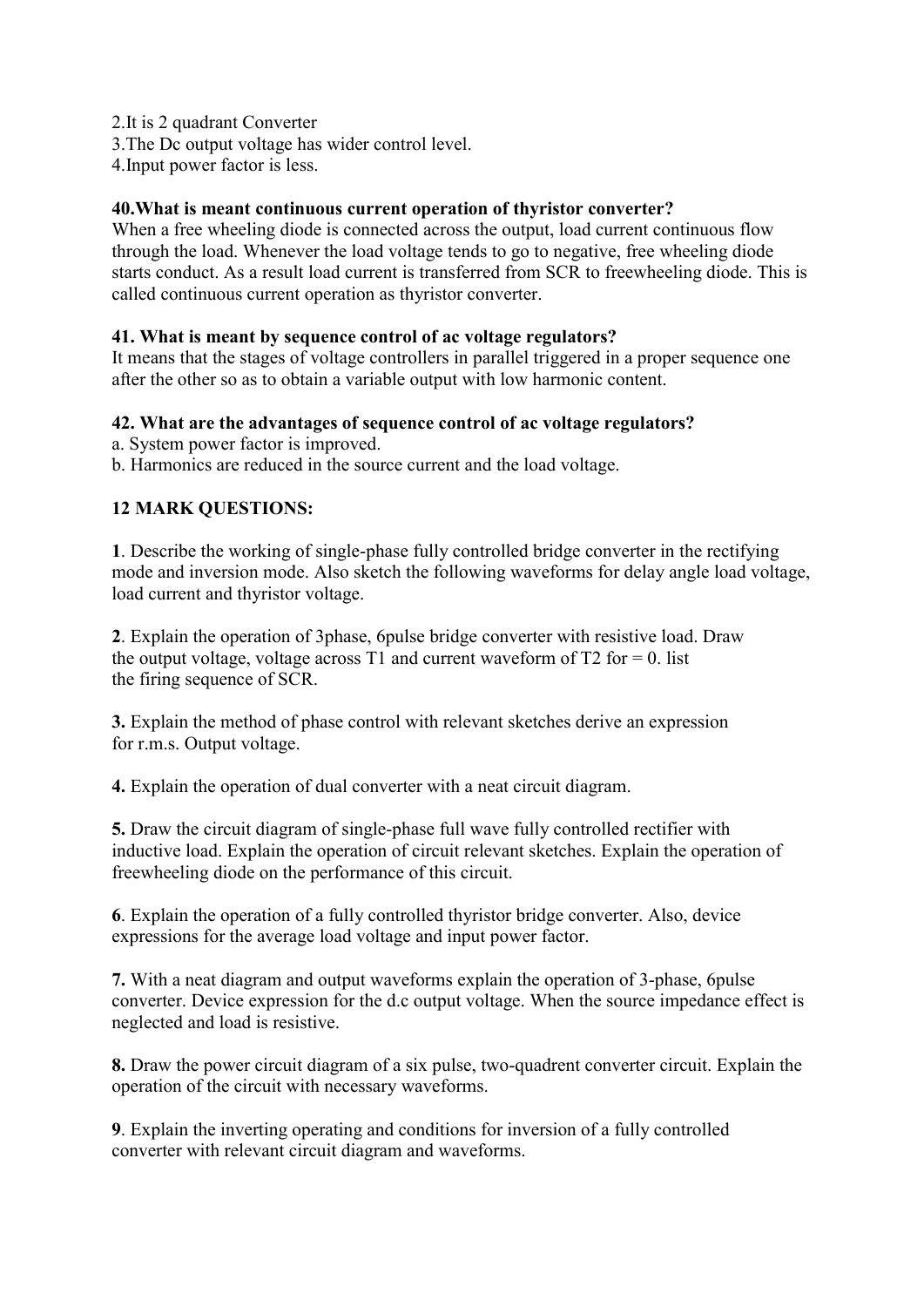**10.** Explain the clearly the effects of load inductance and source inductance on the performance of controlled rectifiers.

# **UNIT – III DC – DC CHOPPERS**

# 1. **What is meant by commutation?**

It is the process of changing the direction of current flow in a particular path of the circuit. This process is used in thyristors for turning it off.

# **2. What are the types of commutation?**

- a. Natural commutation
- b. Forced commutation

# 3. **What is meant by natural commutation?**

Here the current flowing through the thyristor goes through a natural zero and enable the thyristor to turn off.

# 4. **What is meant by forced commutation?**

In this commutation, the current flowing through the thyristor is forced to become zero by external circuitry.

# 5. **What is meant by dc chopper?**

A dc chopper is a high speed static switch used to obtain variable dc voltage from a constant dc voltage.

# **6. What are the applications of dc chopper?**

- a. Battery operated vehicles
- b. Traction motor control in electric traction
- c. Trolly cars
- d. Marine hoists
- e. Mine haulers
- f. Electric braking.

#### **7. What are the advantages of dc chopper?**

- Chopper provides
- a. High efficiency
- b. Smooth acceleration
- c. Fast dynamic response
- d. Regeneration

#### **8**. **What is meant by step-up and step-down chopper?**

In a step- down chopper or Buck converter, the average output voltage is less than the input voltage. In a step- up chopper or Boost converter, the average output voltage is more than the input voltage.

#### **9. Write down the expression for average output voltage for step down chopper**.

Average output voltage for step down chopper  $V_0 = \alpha V_s$ ,  $\alpha$  is the duty cycle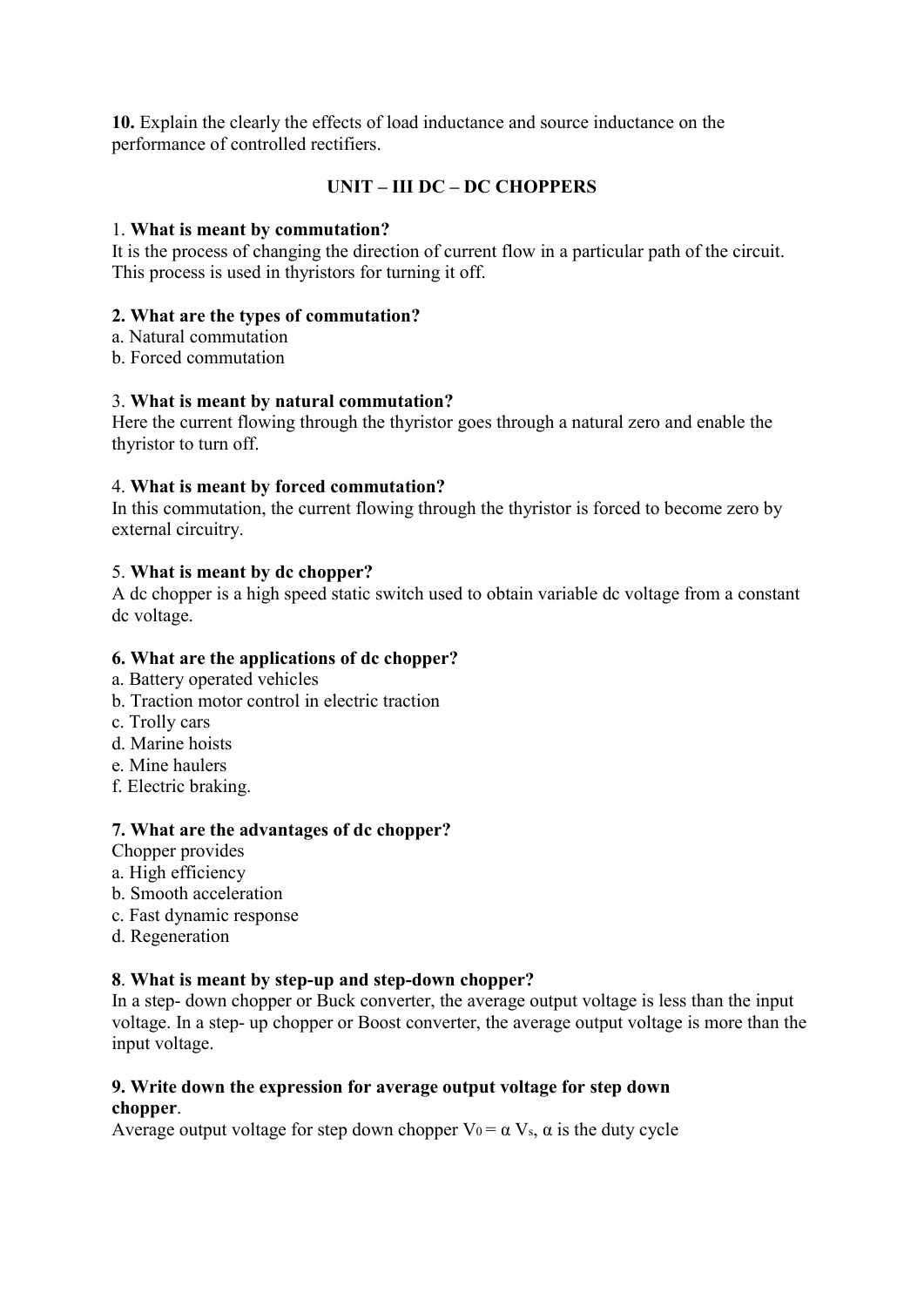# **10**. **Write down the expression for average output voltage for step up chopper.**

Average output voltage for step down chopper  $V_0 = V_s$ .  $\alpha$  is the duty cycle

# 11. **What is meant by duty-cycle**?

Duty cycle is defined as the ratio of the on time of the chopper to the total time period of the chopper. It is denoted by  $\alpha$ .

# **12. What are the two types of control strategies?**

- a. Time Ratio Control (TRC)
- b. Current Limit Control method (CLC)

# 13. **What is meant by TRC?**

In TRC, the value of  $T_{on}/T$  is varied in order to change the average output voltage.

# **14. What are the two types of TRC?**

a. Constant frequency control

# **15**. **What is meant by FM control in a dc chopper?**

In frequency modulation control, the chopping frequency f (or the chopping period  $T$ ) is varied. Here two controls are possible.

a. On-time Ton is kept constant

b. Off period Toff is kept constant.

# **16**. **What is meant by PWM control in dc chopper?**

In this control method, the on time Ton is varied but chopping frequency is kept constant. The width of the pulse is varied and hence this type of control is known as Pulse Width Modulation (PWM).

# **17**. **Write down the expression for the average output voltage for step down and step up chopper.**

Average output voltage for step down chopper is  $Vo = Vs$ . Average output voltage for step up chopper is  $\sqrt{V} = \sqrt{S} \times [1/(1-)].$ 

# **18. What are the different types of chopper with respect to commutation process?**

- a. Voltage commutated chopper.
- b. Current commutated chopper.
- c. Load commutated chopper.

# **19**. **What is meant by voltage commutation?**

In this process, a charged capacitor momentarily reverse biases the conducting thyristor and turn it off.

#### **20**. **What is meant by current commutation?**

In this process, a current pulse is made to flow in the reverse direction through the conducting thyristor and when the net thyristor current becomes zero, it is turned off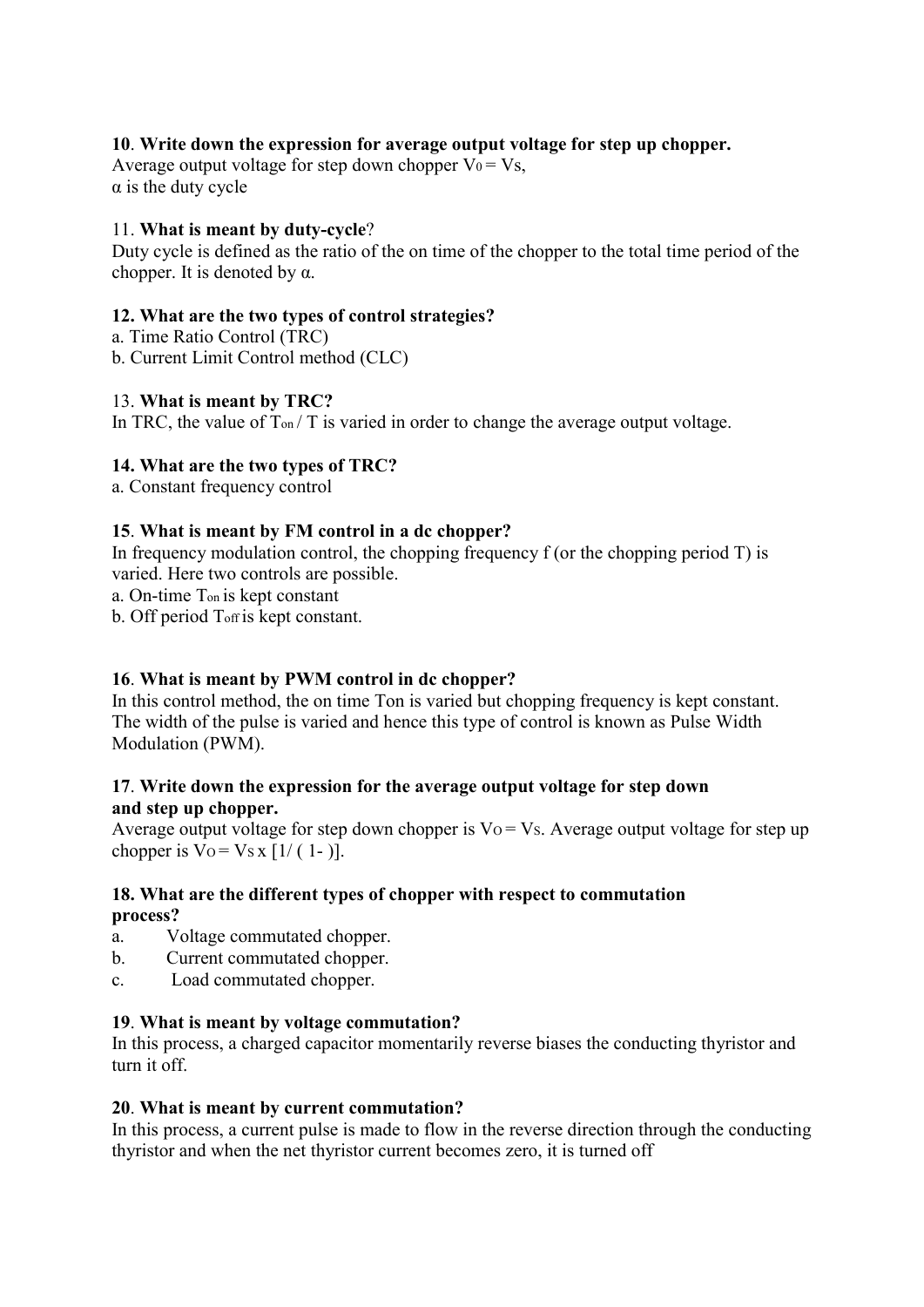# 21. **What is meant by load commutation?**

In this process, the load current flowing through the thyristor either becomes zero or is transferred to another device from the conducting thyristor.

# **22. What are the advantages of current commutated chopper?**

a. The capacitor always remains charged with the correct polarity.

b. Commutation is reliable as load current is less than the peak commutation current ICP.

c. The auxiliary thyristor TA is naturally commutated as its current passes through zero value.

# **23. What are the advantages of load commutated chopper?**

a. Commutating inductor is not required.

b. It is capable of commutating any amount of load current.

c. It can work at high frequencies in the order of kHz.

d. Filtering requirements are minimal.

# **24. What are the disadvantages of load commutated chopper?**

a) For high power applications, efficiency becomes very low because of high switching losses at high operating frequencies.

b) Freewheeling diode is subjected to twice the supply voltage.

c) Peak load voltage is equal to twice the supply voltage.

d) The commutating capacitor has to carry full load current at a frequency of half chopping frequency.

e) One thyristor pair should be turned-on only when the other pair is Commutated. This can be realized by sensing the capacitor current that is alternating.

# **25. How is the inverter circuit classified based on commutation circuitry?**

a. Line commutated inverters.

- b. Load commutated inverters.
- c. Self commutated inverters.
- d. Forced commutated inverters.

# **26.What are the different types of chopper configuration?**

Depending upon the direction of current & voltages choppers can be classified into following types

- 1.Type A or First Quadrant chopper
- 2. Type B or Second Quadrant chopper
- 3. Type C or Two Quadrant type B chopper
- 4. Type D or Two Quadrant type C chopper
- 5. Type E or Four Quadrant chopper

# **27.What are the disadvantages of FM control?**

The chopping frequency has to be varied over a wide range for the control of output voltage It generate harmonics at unpredictable frequencies

# **28. What are the disadvantages of voltage commutated chopper?**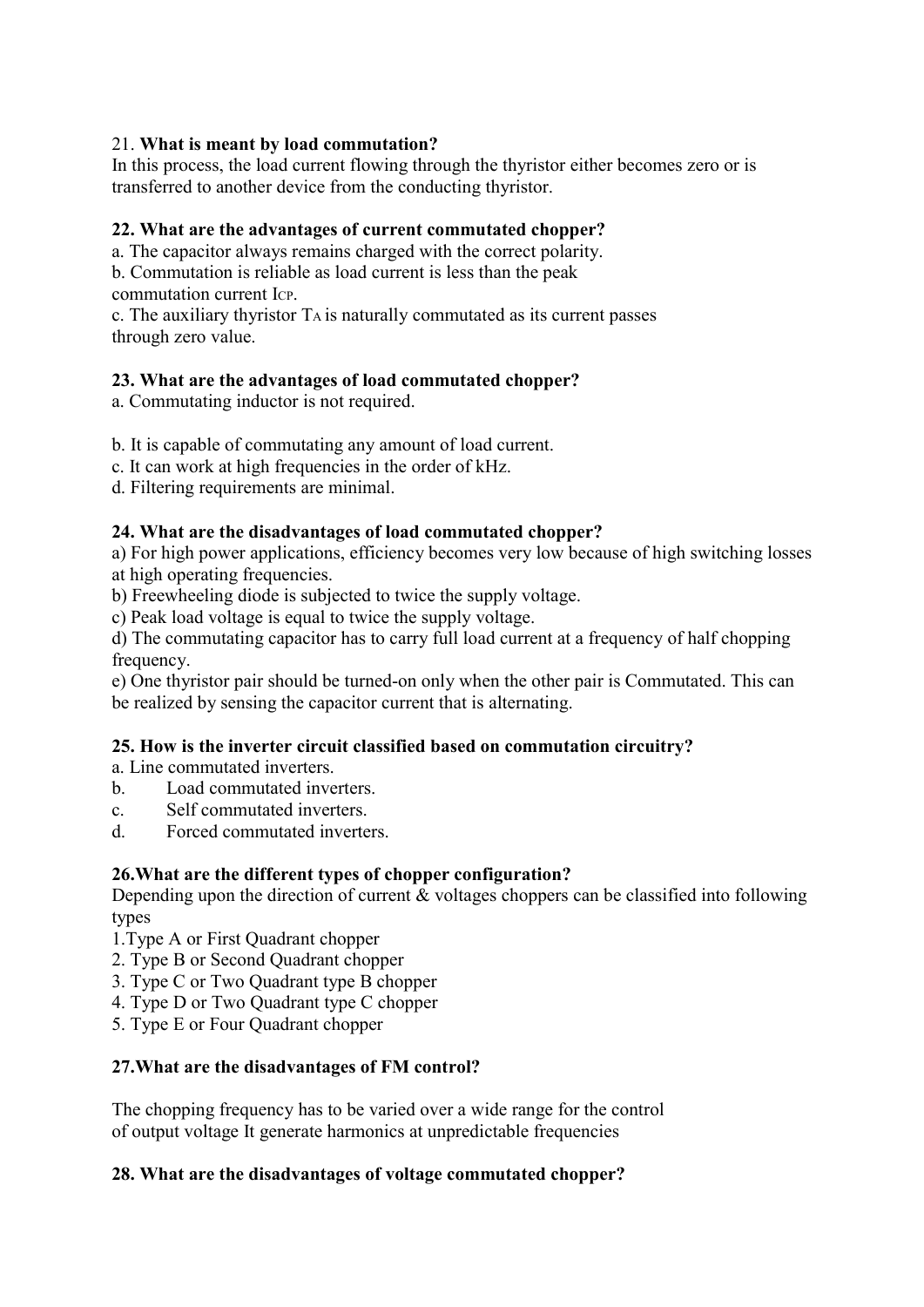A starting circuit is required  $\&$  the starting circuit should be switch that it triggers auxillary SCR TA first At the commutation occurs load voltage = 2Vs Turn off time is load dependent. It does not work at no load conditions

# **29.Write down the expression for average load current**?

 $I_0 = (V_0 - E) / R$  $Vo = Avg$ . output voltage  $E = Back$  emf  $\&$  R = load resistance

#### **30.Write down the expression for commutating elements L & C for voltage commutated chopper?**

 $L < C$  (  $Vs/Io$ )<sub>2</sub>  $C =$  Io ( toff +  $\Delta t$  ) / Vs

# **31.Differentiate between constant frequency & variable frequency control strategies of varying the duty cycle of DC chopper.**

constant frequency control – Frequency of the chopper remains constant , but ON period is changed to vary the output. variable frequency control - Either Ton or Toff is kept constant & frequency is varied to change the output.

# **32. What is meant by commutation?**

It is the process of changing the direction of current flow in a particular path of the circuit. This process is used in thyristors for turning it off.

# **33. What are the types of commutation?**

- a. Natural commutation
- b. Forced commutation

# **34. What is meant by natural commutation?**

Here the current flowing through the thyristor goes through a natural zero and enable the thyristor to turn off.

#### **35. What is meant by forced commutation?**

In this commutation, the current flowing through the thyristor is forced to become zero by external circuitry.

# **16 MARK QUESTIONS:**

**1.** Describe the principle of step-up chopper. Derive an expression for the average output voltage in terms of input dc voltage and duty cycle. State the assumptions made.

**2.** For a type A chopper (first quadrant), express the following variables as a function of Vs, R and duty cycle in case the load is resistive average output voltage and current.

3. Explain the operation of a D.C chopper supplying power to a dc motor.

4. Derive an expression for load voltage and load current of a D.C chopper.

5. Compare ON-OFF control with Phase control and point out the relevant merits.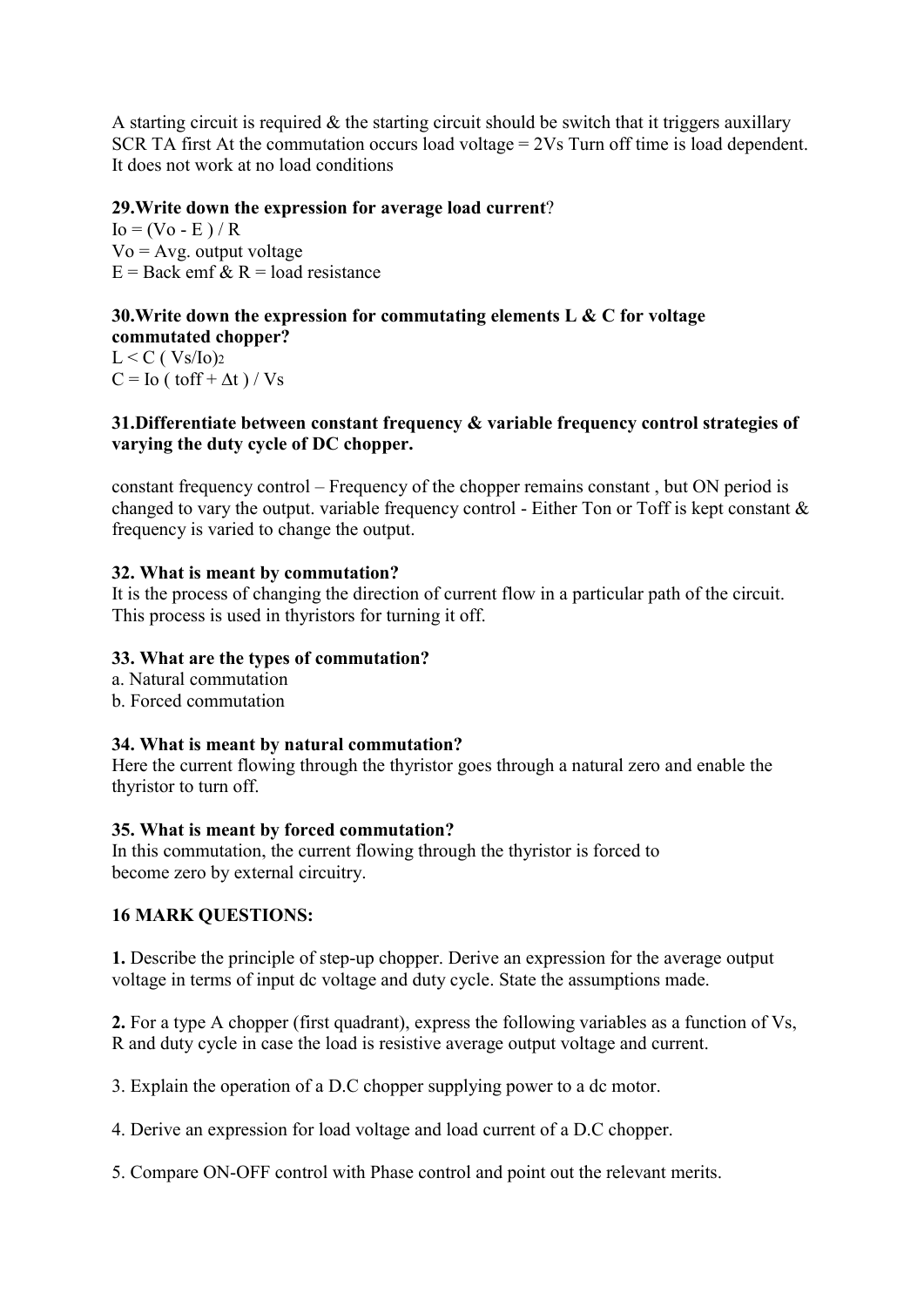6. Explain the principle and operation of a Buk – Boost converter and relevant merits and demerits.

7. Explain the principle and operation of a Cuk converter and what are the merits and demerits of converter.

8. Explain the suitable waveforms the operation of a single quadrant kdc chopper with RL load.

9. With relevant diagram, explain two -quadrant operation of a DC chopper.

10. Show that Vout = Vin  $/$  1- in step –up chopper. Explain the operation of the circuit.

11. What are the forced commutation circuits techniques used in chopper circuits? Explain.

# **UNIT – IV – INVERTERS**

#### 1. **What is meant by inverter?**

A device that converts dc power into ac power at desired output voltage and frequency is called an inverter.

#### **2. What are the applications of an inverter?**

- a. Adjustable speed drives
- b.Induction heating
- c. Stand-by aircraft power supplies
- d. UPS
- e. HVDC transmission

## 3. **What are the main classification of inverter?**

- a. Voltage Source Inverter
- b. Current Source Inverter

#### 4. **Why thyristors are not preferred for inverters?**

Thyristors require extra commutation circuits for turn off which results in decreased complexity of the circuit. For these reasons thyristors are not preferred for inverters.

#### 5. **How output frequency is varied in case of a thyristor?**

The output frequency is varied by varying the turn off time of the thyristors in the inverter circuit, i.e. the delay angle of the thyristors is varied.

## **6. Give two advantages of CSI.**

- a. CSI does not require any feedback diodes.
- b. Commutation circuit is simple as it involves only thyristors.

#### 7. **What is the main drawback of a single phase half bridge inverter?**

It require a 3-wire dc supply.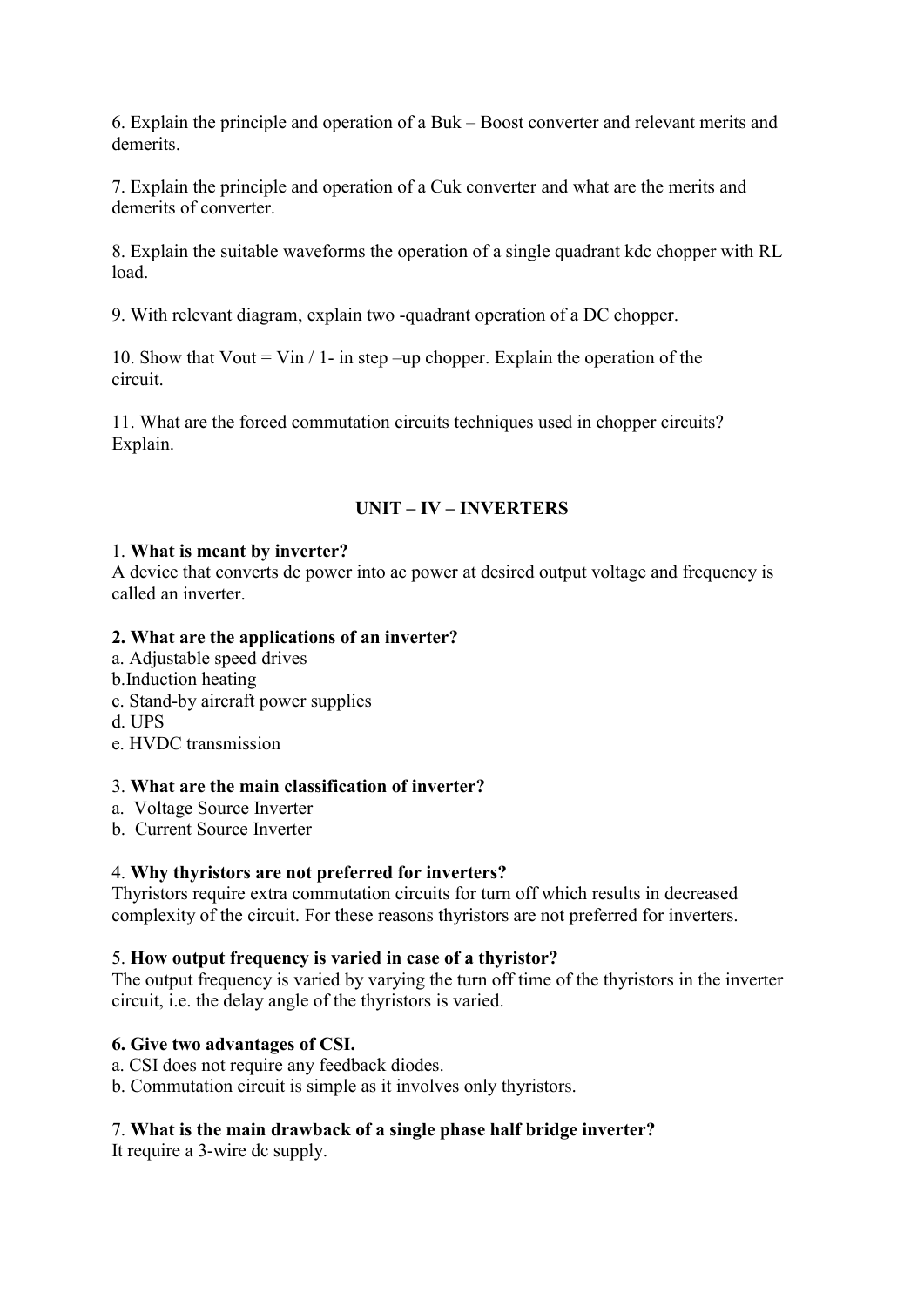# 8. **Why diodes should be connected in antiparallel with the thyristors in inverter circuits?**

For RL loads, load current will not be in phase with load voltage and the diodes connected in antiparallel will allow the current to flow when the main thyristors are turned off. These diodes are called feedback diodes.

# 9. **What types of inverters require feedback diodes?**

VSI with RL load.

# 10. **What is meant a series inverter?**

An inverter in which the commutating elements are connected in series with the load is called a series inverter.

# 11. **What is the condition to be satisfied in the selection of L and C in a series**

**inverter?**  $R_2 < 4L$ 

 $\mathcal{C}$ 

# 12. **What is meant a parallel inverter?**

An inverter in which the commutating elements are connected in parallel with the load is called a parallel inverter.

# 13. **What are the applications of a series inverter?**

The thyristorised series inverter produces an approximately sinusoidal waveform at a high output frequency, ranging from 200 Hz to 100kHz. It is commonly used for fixed output applications such as

- a. Ultrasonic generator
- b. Induction heating
- c. Sonar Transmitter
- d. Fluorescent lighting

# **14. How is the inverter circuit classified based on commutation circuitry?**

- a. Line commutated inverters.
- b. Load commutated inverters.
- c. Self commutated inverters.
- d. Forced commutated inverters.

# 15. **What is meant by McMurray inverter?**

It is an impulse-commutated inverter, which relies on LC circuit and an auxiliary thyristor for commutation in the load circuit.

#### **16. What are the applications of a CSI?**

- a. Induction heating
- b. Lagging VAR compensation
- c. Speed control of ac motors
- d. Synchronous motor starting.

## 17. **What is meant by PWM control?**

In this method, a fixed dc input voltage is given to the inverter and a controlled ac output voltage is obtained by adjusting the on and off periods of the inverter components. This is the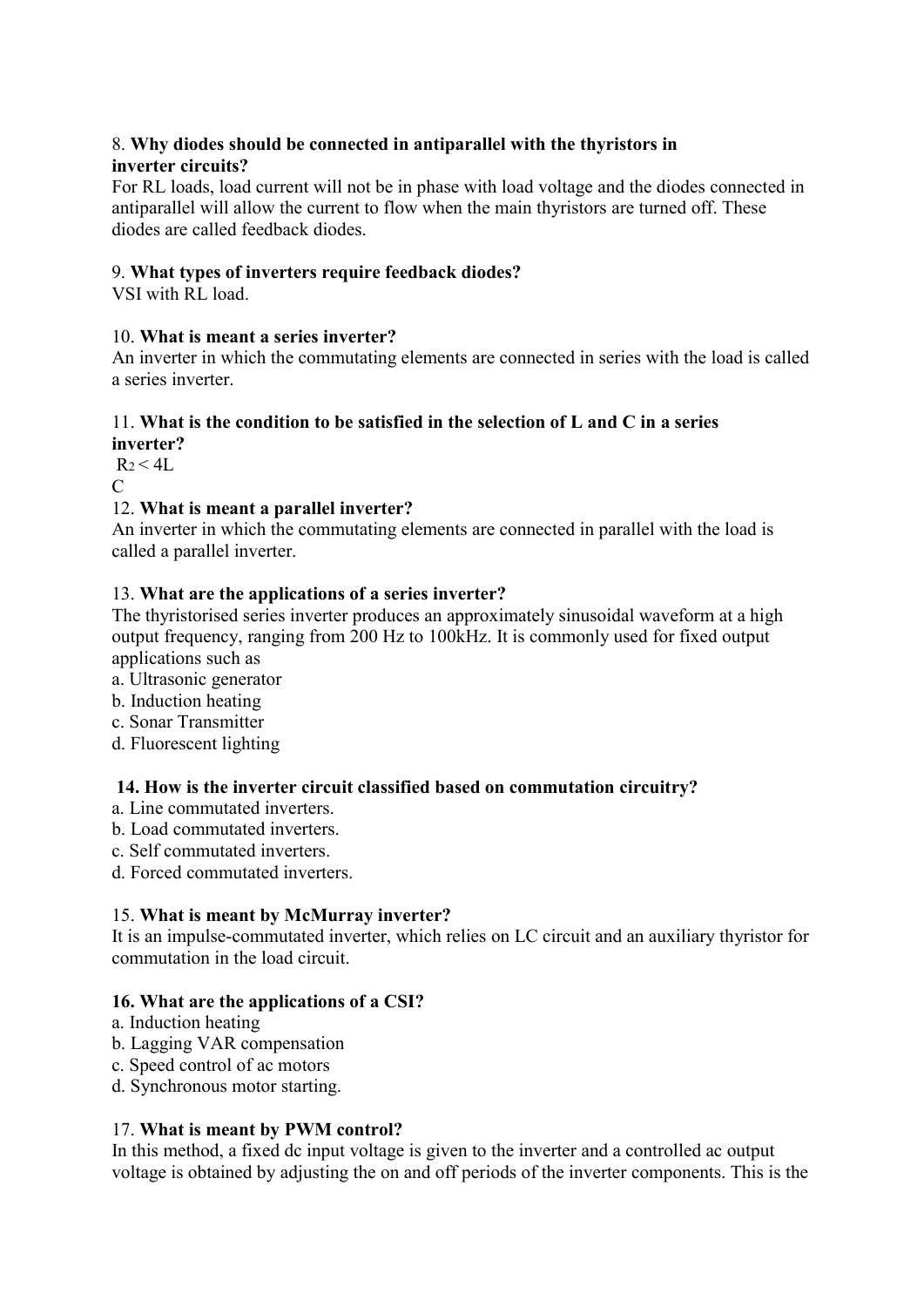most popular method of controlling the output voltage and this method is termed as PWM control.

# 18. **What are the advantages of PWM control?**

a. The output voltage can be obtained without any additional components.

b. Lower order harmonics can be eliminated or minimized along with its output voltage control. As the higher order harmonics can be filtered easily, the filtering requirements are minimized.

# **19. What are the disadvantages of the harmonics present in the inverter system?**

a. Harmonic currents will lead to excessive heating in the induction motors. This will reduce the load carrying capacity of the motor.

b. If the control and the regulating circuits are not properly shielded, harmonics from power ride can affect their operation and malfunctioning can result.

c. Harmonic currents cause losses in the ac system and can even some time produce resonance in the system. Under resonant conditions, the instrumentation and metering can be affected.

d. On critical loads, torque pulsation produced by the harmonic current can be useful.

# **20. What are the methods of reduction of harmonic content?**

- a. Transformer connections
- b. Sinusoidal PWM
- c. Multiple commutation in each cycle
- d. Stepped wave inverters

# **21. Compare CSI and VSI.**

| S. No. | VSI                                                                                                          | <b>CSI</b>                                                                                                |
|--------|--------------------------------------------------------------------------------------------------------------|-----------------------------------------------------------------------------------------------------------|
| 1.     | Input voltage is<br>maintained constant                                                                      | Input current is constant but<br>adjustable                                                               |
| 2.     | The output voltage does<br>not depend on the load                                                            | The output current does not<br>depend on the load                                                         |
| 3.     | The magnitude of the<br>output current and its<br>waveform depends on the<br>nature of the load<br>impedance | The magnitude of the output<br>voltage and its waveform<br>depends on the nature of the load<br>impedance |
| 4.     | It requires feedback<br>diodes                                                                               | It does not requires feedback<br>diodes                                                                   |
| 5.     | Commutation circuit is<br>complicated <i>i.e.</i> it<br>contains capacitors and<br>inductors.                | Commutation circuit is simple<br>i.e. it contains only capacitors.                                        |

# 22. **What are the disadvantages of PWM control?**

SCRs are expensive as they must possess low turn-on and turn-off times.

# 23. **What is meant by cyclo-converter?**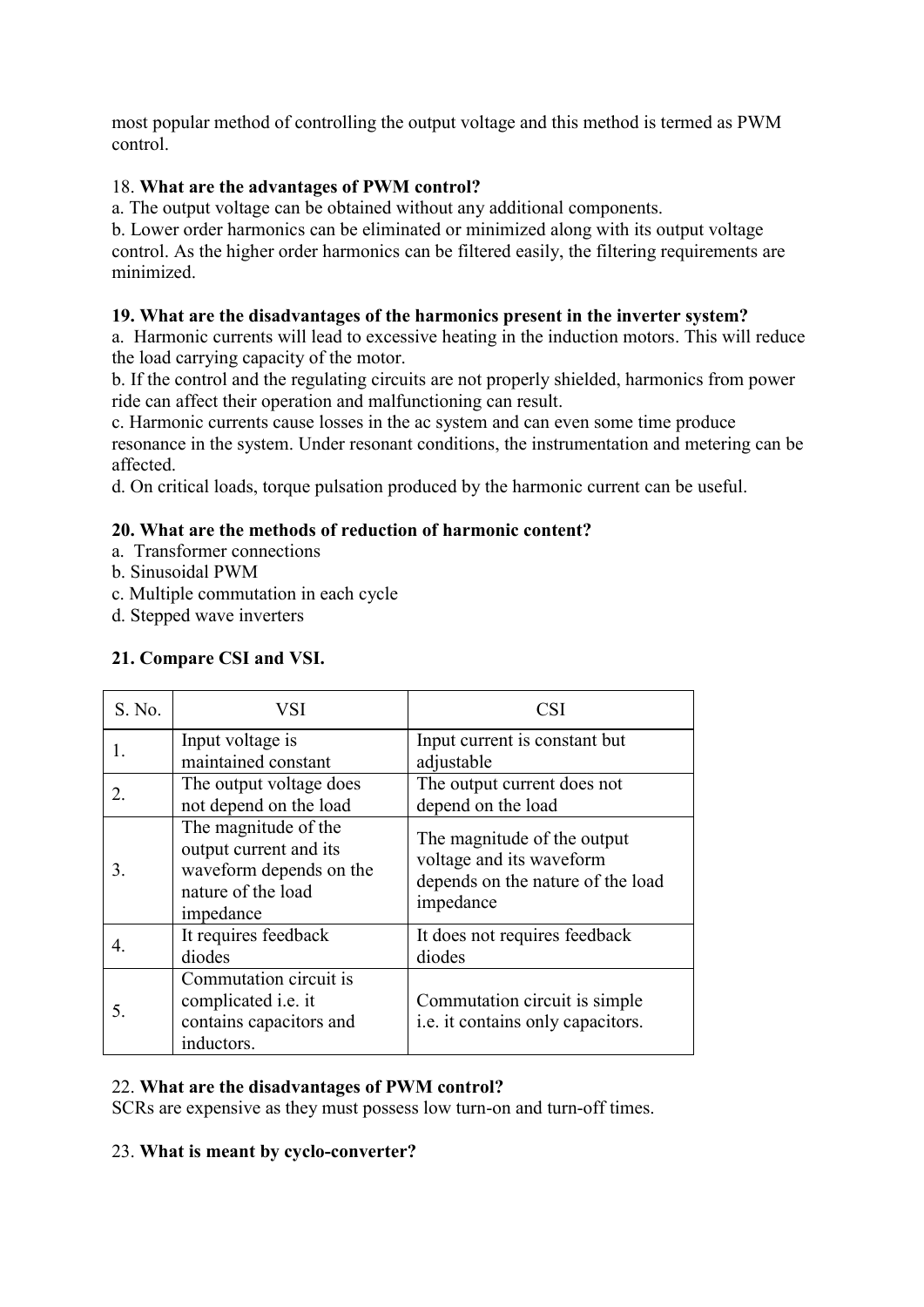It converts input power at one frequency to output power at another frequency with one-stage conversion. Cycloconverter is also known as frequency changer.

# **24. What are the two types of cyclo-converters?**

- a. Step-up cyclo-converters
- b. Step-down cyclo-converters

# 25. **What is meant by step-up cyclo-converters?**

In these converters, the output frequency is less than the supply frequency.

# 26. **What is meant by step-down cyclo-converters?**

In these converters, the output frequency is more than the supply frequency.

# 27. **What are the applications of cyclo-converter?**

- a. Induction heating
- b. Speed control of high power ac drives
- c. Static VAR generation
- d. Power supply in aircraft or ship boards

# 28. **What is meant by positive converter group in a cycloconverter?**

The part of the cycloconverter circuit that permits the flow of current during positive half cycle of output current is called positive converter group.

#### 29. **What is meant by negative converter group in a cycloconverter**?

The part of the cycloconverter circuit that permits the flow of current during negative half cycle of output current is called negative converter group.

#### 30. **What is mean by VSI**?

A VSI is one which the dc source has small or negligible impedance. In other words aVSI has stiff dc voltage source at its input terminals.

#### 31. **What is mean by VSI**?

A current fed inverter or CSI is fed with adjustable current from a dc source of high impedance is from a stiff dc current source.

#### 32. **What are the different methods of forced commutation employed in inverter circuits?**

i) Auxillary commutation ii) complementary commutation

# 33. **What are the methods of voltage control inverters**?

External control of ac output voltage External control of dc input voltage Internal control of inverter

#### 34. **What is meant by feedback diodes or retun current diodes?**

For RL loads current io will not be in phase with voltage & diodes connected in antiparallel with SCR will allow the current to flow when the main SCRs are turnwed off. These diodes are called feedback diodes.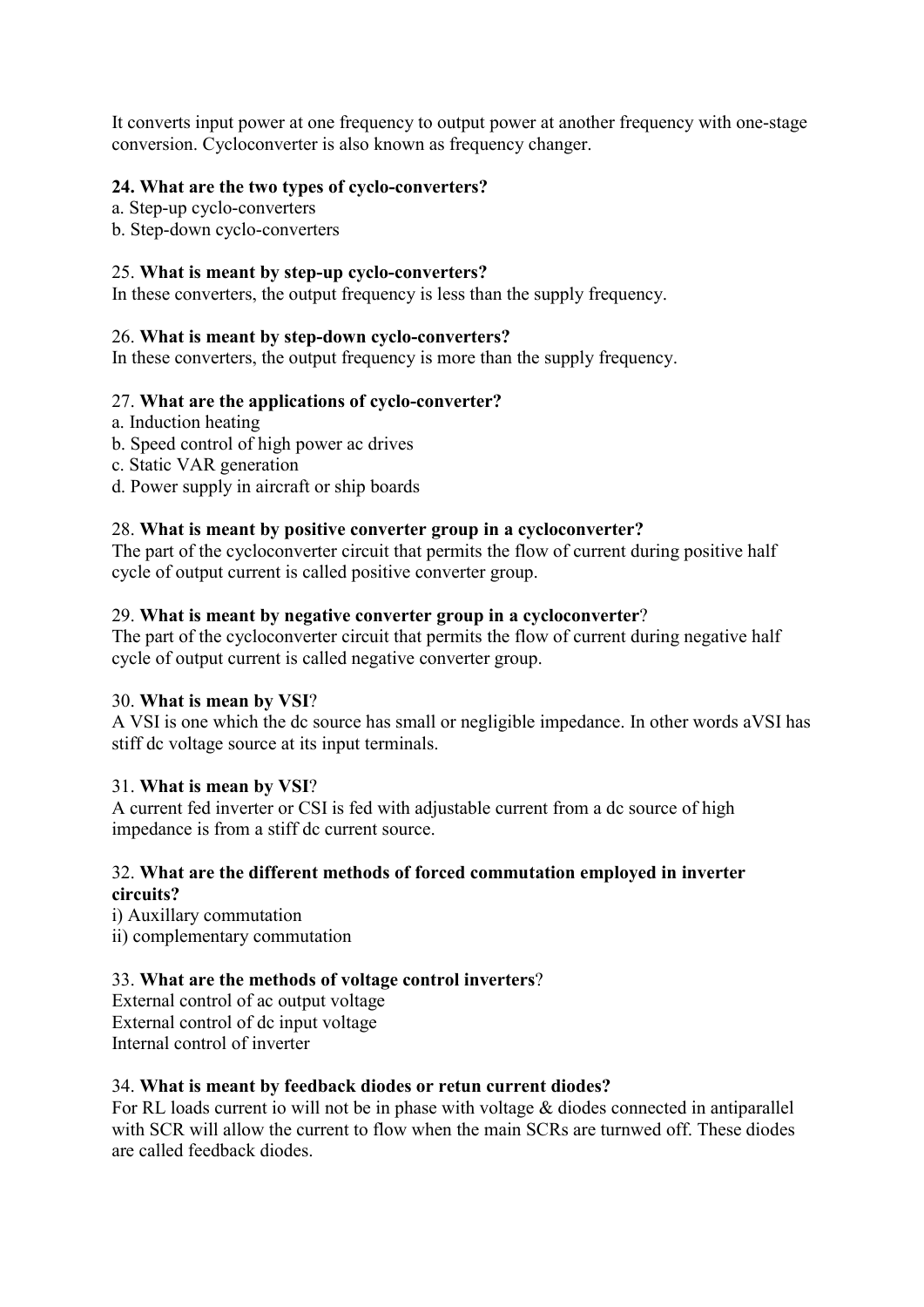# 35. **What are the different types of PWM control**?

Single pulse width modulation Multiple pulse width modulation Sinusoidal pulse width modulation

# 36. **How the thyristor inverters are classified**?

According to the method of communal i. Line commutated inveter ii. Forced commutated inverter According to the connection iii. series inveter iv. parallel inverter v. Bridge inverter

# **16 MARK QUESTIONS:**

1. Describe the different operation of series inverter. What are the advantages?

2. State different methods of voltage control inverters. Describe about PWM control in inverter.

3. Explain the operation of three- phase bridge inverter with neat circuit diagram and waveforms.

4. With a circuit diagram and relevant waveforms, describe the working of singlephase inverter.

5. What are techniques in PWM method and explain any one.

6. Explain the operation of current source inverter with different modes.

7. Draw a three-phase bridge inverter for 120 mode operation and explain its working. Give relevant waveforms also.

8. Write a basic parallel Inverter Bridge and explain its working with output voltage waveforms, for different load pfs.

9. Explain the operation of auxiliary commutated bridge inverter. Draw necessary waveforms.

10. Explain with neat sketch and waveforms PWM inverter.

11. Explain the operation of a complementary commutated bridge inverter circuit. Draw necessary waveforms.

12. Explain the PWM control of single –phase inverter.

13. Discuss in detail the operation of a single-phase bridge inverter with necessary waveforms. Hi light the role played by the return current diodes in such inverters.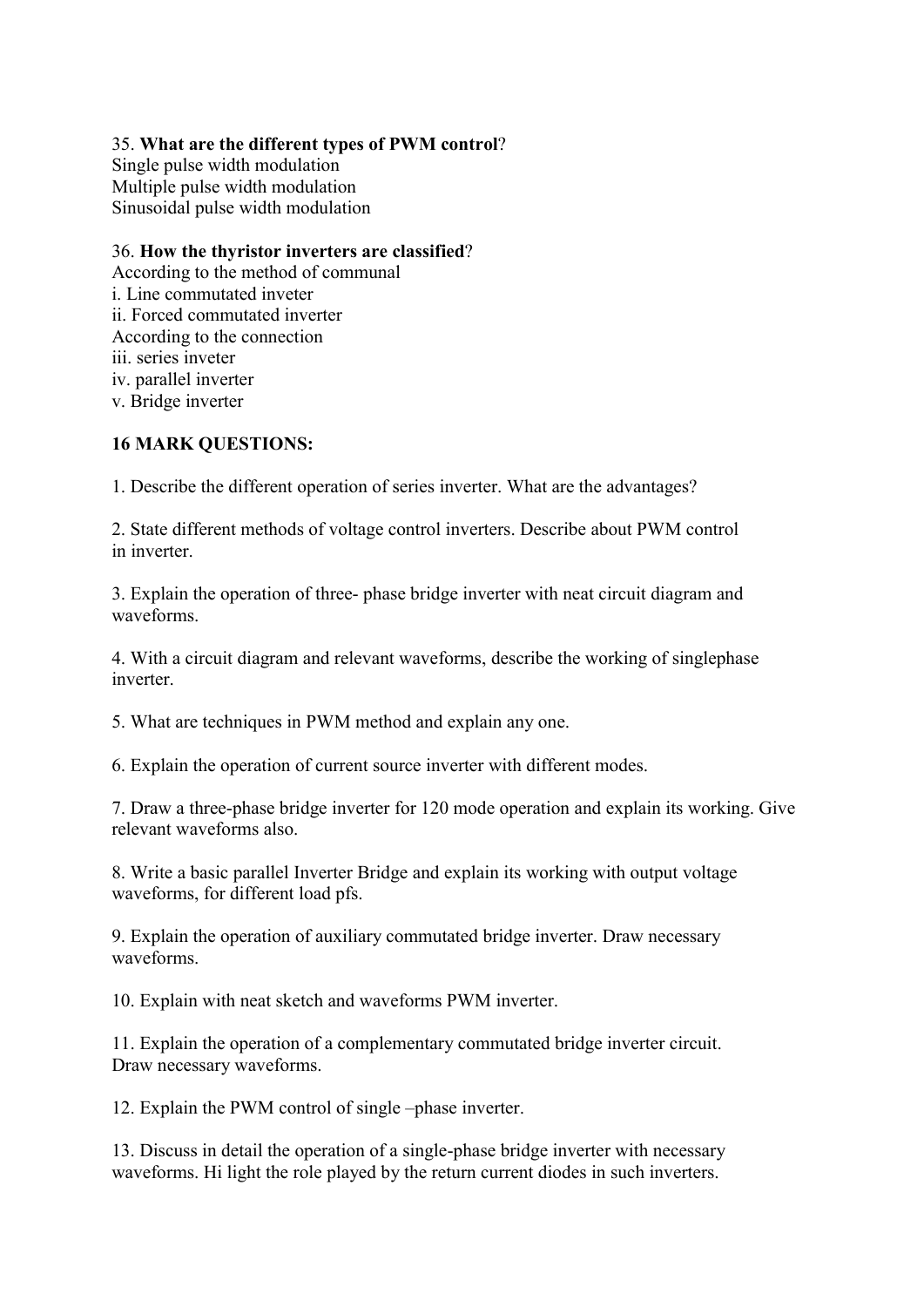# **UNIT – V – APPLICATIONS**

# **1. What are the applications of power electronics?**

Variable speed electric drives Temperature and illumination controllers Power supplies HVDC transmission

# **2. What are parameters controlled using facts?**

Series impedance, shunt impedance, current, voltage, phase angle and damping frequencies.

# **3. What are the types of facts controllers?**

Series controllers Shunt controllers Combined series-series controllers Combined series-shunt controllers

# **4. What are the types HVDC transmission lines?**

Monopolar line Bipolar line Homopolar line

# **5. What are the types of ac power supplies in static var system**?

Switched –mode ac power supplies Resonant ac power supplies Bidirectional ac power supplies

#### **6. Define Voltage mode control**.

The duty cycle is increased to cause a subsequent increase in output voltage in the mode control is called voltage mode control.

#### **7. Define current mode control.**

The current mode control uses the current as the feedback signal to achieve output voltage control.

#### **8. What are the different modes of controlling in drives?**

Motoring mode Reverse motoring mode (Braking mode) Generating mode Reverse generating mode

#### **9**. **What are the types of ac power supplies in static var system?**

Resonant ac power supplies Bidirectional dc power supplies.

#### **10. What are the types of various faults?**

Phase failure (PF) Gate Pulse Failure (GPF) Turn-on Failure of Thyristor (TFT)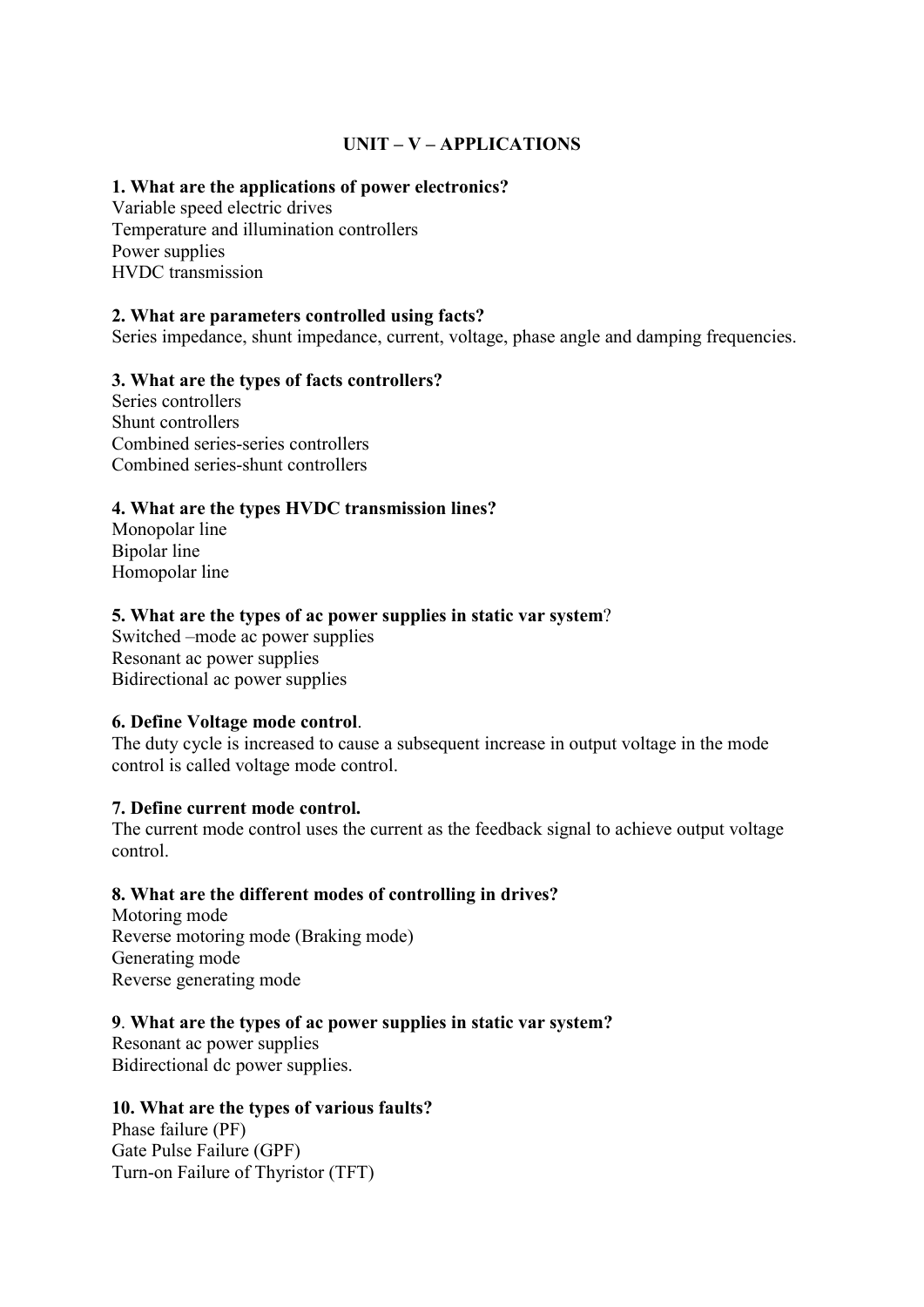Short Circuit across Thyristor (SCT) Short Circuit across DC Terminals (SCD)

# **11**. **What is meant by SMPS?**

SMPS means Switch Mode Power Supply. SMPS is based on the chopper principle. Varying the duty cycle of chopper by PWM techniques controls the output dc voltage.

# **12. What are the types of SMPS?**

Fly back SMPS Push pull SMPS Half bridge SMPS Full bridge SMPS

# **13**. **Advantages of SMPS.**

For the same power rating, SMPS is of smaller size, Lighter in weight and processes, Higher efficiency, High frequency operation Less sensitive to input voltage variations.

# **14. Disadvantages of SMPS**.

It has higher output ripple and regulation is worse.

It is a source of both electromagnetic and ratio interference due to high frequency switching. Control of ratio frequency noise requires the use of filters on both input and output.

#### **15**. **Define thyristor valve.**

The term of thyristor valve, used on HVDC systems, denotes a number of thyristors connected in series and parallel to get the required voltage and current ratings.

#### **16. What are the advantages static switches over electromechanical switches**.

On time of a static switch (SS) is of the order of 3microseconds, it has therefore very high switching speed.

SS has no moving parts; its maintance is therefore very low.

SS has no bouncing at the time of turning on.

SS has long operational life.

#### **17. Define static circuit breakers.**

Static circuit breakers are semi conductor-based circuits capable of providing a fast and reliable interruption to a continuous current.

#### **18. Define resonant converters.**

The converter circuits, which employ zero-voltage and or zero current switching, are called resonant converters.

#### **19. What are the types of resonant converters?**

Zero Voltage Switching (ZVS) Zero Current Switching (ZCS)

#### **20. What are the methods of reduction of harmonic content?**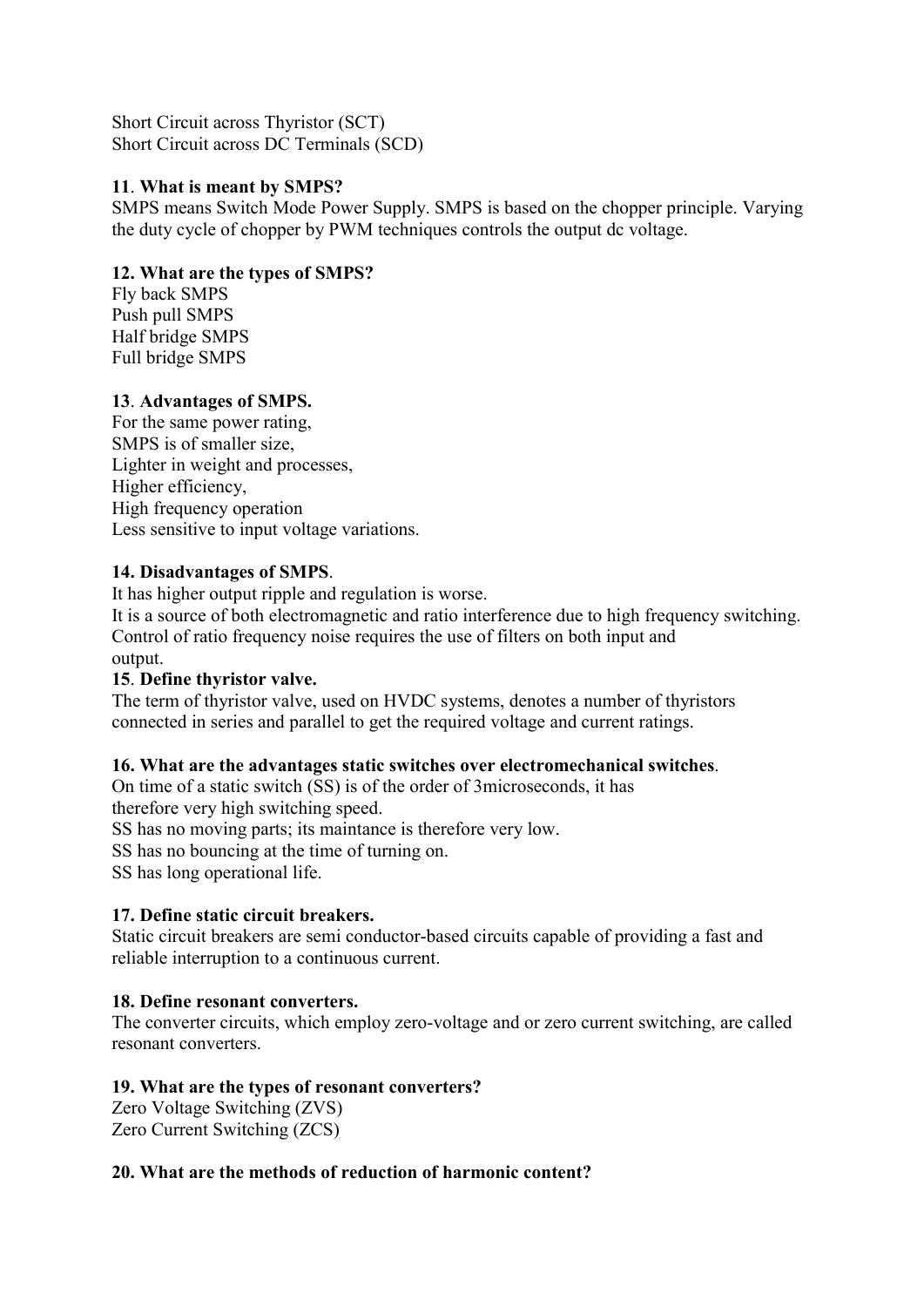Transformer connections Sinusoidal PWM Multiple commutation in each cycle Stepped wave inverters

# **21**. **What are the disadvantages of the harmonics present in the inverter system?**

Harmonic currents will lead to excessive heating in the induction motors. This will reduce the load carrying capacity of the motor. If the control and the regulating circuits are not properly shielded, harmonics from power ride can affect their operation and malfunctioning can result. Harmonic currents cause losses in the ac system and can even some time produce resonance in the system. Under resonant conditions, the instrumentation and metering can be affected. On critical loads, torque pulsation produced by the harmonic current can be useful.

# **22. What is meant by PWM control in dc chopper?**

In this control method, the on time Ton is varied but chopping frequency is kept constant. The width of the pulse is varied and hence this type of control is known as Pulse Width Modulation (PWM).

# **23. Mention some of the applications of controlled rectifier.**

Steel rolling mills, printing press, textile mills and paper mills employing dc motor drives. DC traction Electro chemical and electro-metallurgical process Portable hand tool drives Magnet power supplies **HVDC** 

#### **24. What is meant by sequence control of ac voltage regulators?**

It means that the stages of voltage controllers in parallel triggered in a proper sequence one after the other so as to obtain a variable output with low harmonic content

# **25. What are the different methods to turn on the thyristor?**

Forward voltage triggering Gate triggering dv/dt triggering Temperature triggering Light triggering

.

# **16 MARK QUESTIONS:**

1. Draw the circuitry for a static circuit breaker and discuss its advantages and disadvantages.

# **2.** What is the necessity for the UPS? Draw a block diagram for UPS and explain its operation.

3. Discuss the operation of the HVDC system and explain how the power flow can easily be controlled in both the directions. Also elaborate on its merits.